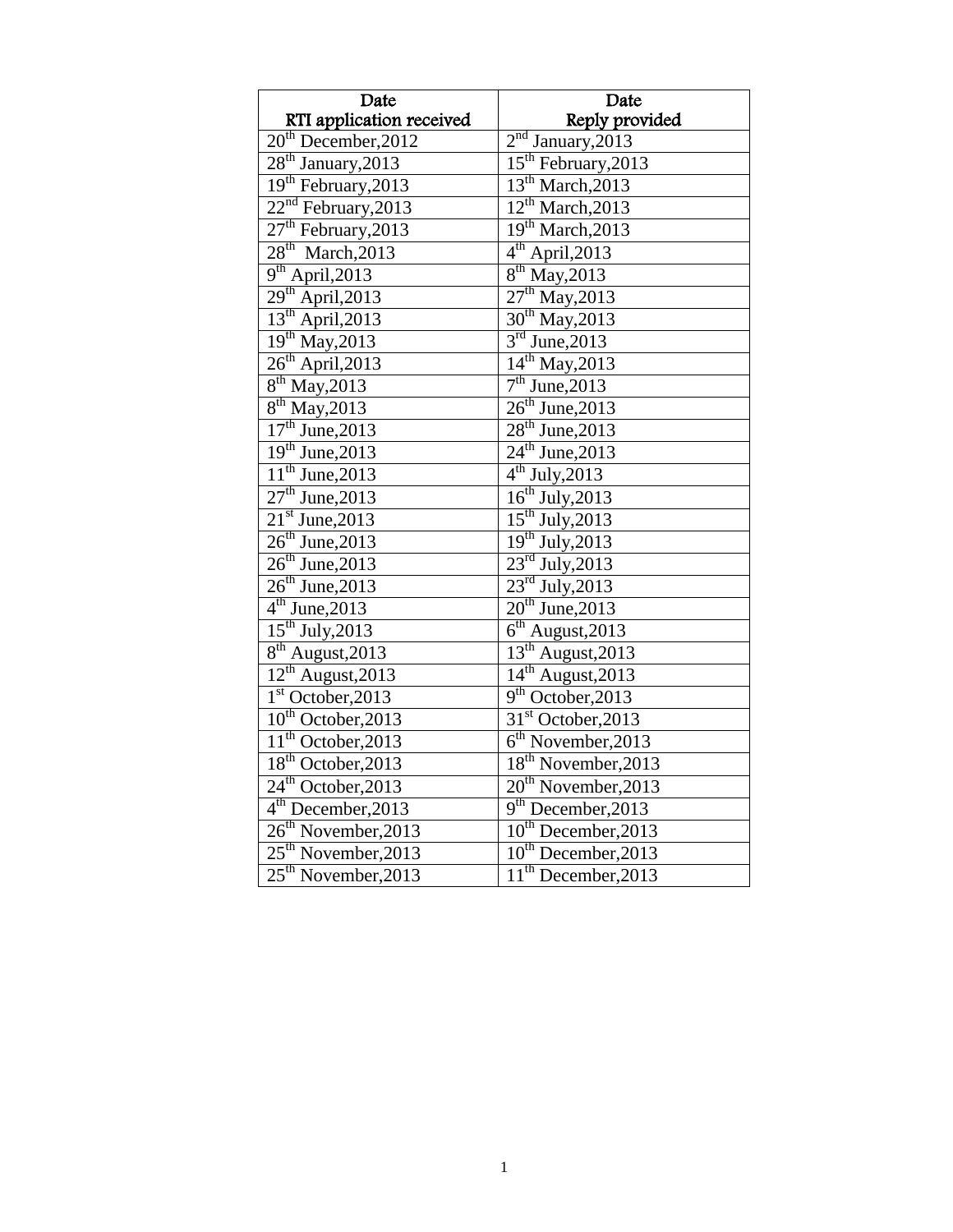| (i) | Particulars of its organization, |       | <b>Indian Institute of Packaging</b>                                                 |
|-----|----------------------------------|-------|--------------------------------------------------------------------------------------|
|     | functions and duties.            |       | E-2, MIDC Area, Post Box No 9432,                                                    |
|     |                                  |       | Andheri (East), Mumbai - 400093.                                                     |
|     |                                  |       | Phones:- 28219803/9469/6751                                                          |
|     |                                  |       | Fax:- 238375302, 28254631                                                            |
|     |                                  |       |                                                                                      |
|     |                                  |       | The objects for which the Indian Institute of<br>Packaging is established are:       |
|     |                                  | i.    | stimulate consciousness<br>of<br>to<br>good                                          |
|     |                                  | ii.   | packaging;<br>to undertake and promote study, research and                           |
|     |                                  |       | development in packaging and package<br>design;                                      |
|     |                                  | iii.  | to recommend standards for packages,                                                 |
|     |                                  |       | packaging materials, processes<br>and<br>equipment;                                  |
|     |                                  | iv.   | to test, evaluate and certify packages,                                              |
|     |                                  |       | packaging systems, packaging materials,<br>equipment and processes;                  |
|     |                                  | V.    | to provide consultancy services on packaging                                         |
|     |                                  |       | problems;                                                                            |
|     |                                  | vi.   | study packaging<br>for<br>export<br>to                                               |
|     |                                  |       | commoditywise and countrywise and to                                                 |
|     |                                  |       | suggest measures to authorities concerned for                                        |
|     |                                  |       | effecting improvements.;                                                             |
|     |                                  | vii.  | to provide short term and long term training                                         |
|     |                                  |       | in packaging technology for specified<br>personnel employed in industry, commerce    |
|     |                                  |       | and Government.                                                                      |
|     |                                  | viii. | to promote and stimulate action<br>in                                                |
|     |                                  |       | universities and colleges, to provide                                                |
|     |                                  |       | education in Packaging Technology;                                                   |
|     |                                  | 1X.   | to analyse the implications of a sound policy                                        |
|     |                                  |       | on packaging on domestic production,                                                 |
|     |                                  |       | domestic consumption and domestic prices;                                            |
|     |                                  | Х.    | study<br>methods and procedures of<br>to                                             |
|     |                                  |       | incentives appropriate for development of                                            |
|     |                                  |       | packaging;                                                                           |
|     |                                  | X1.   | to analyse the institutional framework most                                          |
|     |                                  | xii.  | conducive to the promotion of packaging;<br>to study the packaging requirements with |
|     |                                  |       | special reference to transport by road, water,                                       |
|     |                                  |       | rail and air;                                                                        |
|     |                                  | xiii. | to study the impact of packaging<br>on                                               |
|     |                                  |       | marketing;                                                                           |
|     |                                  | xiv.  | undertake advertising, publicity<br>to<br>and                                        |
|     |                                  |       | exhibition<br>packaging<br>promote<br>to                                             |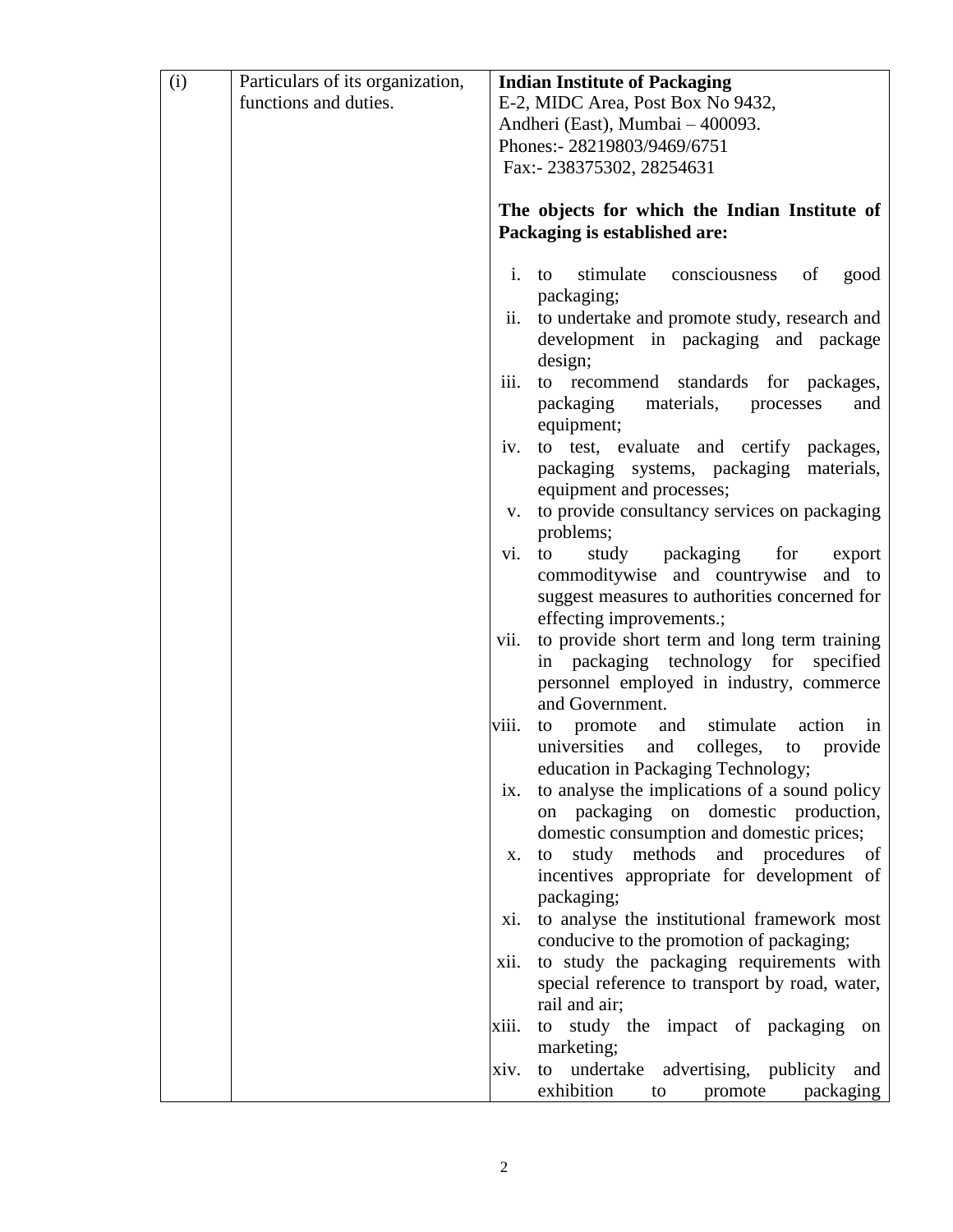| consciousness;<br>to establish relation and to co-operate with<br>XV.<br>any other agency or organisation having<br>similar objectives in India or abroad;<br>to provide and disseminate information<br>xvi.<br>relating to packaging;<br>to prepare, print and publish any papers or<br>xvii.<br>periodicals or reports;<br>viii.<br>to establish and maintain libraries and<br>information services to facilitate the study of<br>the various objects for which the Society is<br>established;<br>to constitute regional Institutes at convenient<br>xix.<br>places in India and outside to promote the<br>objects of the Society;<br>to invite representatives of Government,<br>XX.<br>industry, trade and other institutions and<br>organisations, Indian and Foreign, to deliver<br>lectures on subjects in which the Society is<br>interested;<br>to accept grants of money, securities and<br>XX1.<br>property of any kind on such terms as may<br>seem expedient;<br>to acquire gift, purchase, exchange, lease, hire<br>xxii.<br>otherwise<br>howsoever<br>any<br><sub>or</sub><br>property<br>movable or immovable which may be<br>necessary or convenient for the purpose of<br>the Society and to build, construct, improve,<br>alter, demolish and repair such buildings,<br>works and construction as may be necessary<br>for carrying out the objects of the society;<br>to sell, lease, exchange, hire or otherwise<br>xiii.<br>transfer all or any portion of the movable and<br>immovable property of the society, provided<br>that prior approval in writing of the Central<br>Government is obtained for the transfer of<br>immovable property;<br>to invest and deal with any moneys and<br>XIV.<br>securities of the Society not immediately<br>required for any in such a manner as may be<br>provided by the Rules and Regulations of the<br>society, as may, from time to time, be<br>determined;<br>to draw, make, accept, endorse and discount<br>XXV.<br>cheques,<br>other<br>notes<br>negotiable<br><b>or</b><br>instruments for the purpose of the Society;<br>to create any Reserve Fund, Sinking Fund,<br>xvi.<br>Insurance Fund, Provident Fund or any other |  |  |
|------------------------------------------------------------------------------------------------------------------------------------------------------------------------------------------------------------------------------------------------------------------------------------------------------------------------------------------------------------------------------------------------------------------------------------------------------------------------------------------------------------------------------------------------------------------------------------------------------------------------------------------------------------------------------------------------------------------------------------------------------------------------------------------------------------------------------------------------------------------------------------------------------------------------------------------------------------------------------------------------------------------------------------------------------------------------------------------------------------------------------------------------------------------------------------------------------------------------------------------------------------------------------------------------------------------------------------------------------------------------------------------------------------------------------------------------------------------------------------------------------------------------------------------------------------------------------------------------------------------------------------------------------------------------------------------------------------------------------------------------------------------------------------------------------------------------------------------------------------------------------------------------------------------------------------------------------------------------------------------------------------------------------------------------------------------------------------------------------------------------------------------------------------------------------------------------|--|--|
|                                                                                                                                                                                                                                                                                                                                                                                                                                                                                                                                                                                                                                                                                                                                                                                                                                                                                                                                                                                                                                                                                                                                                                                                                                                                                                                                                                                                                                                                                                                                                                                                                                                                                                                                                                                                                                                                                                                                                                                                                                                                                                                                                                                                |  |  |
|                                                                                                                                                                                                                                                                                                                                                                                                                                                                                                                                                                                                                                                                                                                                                                                                                                                                                                                                                                                                                                                                                                                                                                                                                                                                                                                                                                                                                                                                                                                                                                                                                                                                                                                                                                                                                                                                                                                                                                                                                                                                                                                                                                                                |  |  |
|                                                                                                                                                                                                                                                                                                                                                                                                                                                                                                                                                                                                                                                                                                                                                                                                                                                                                                                                                                                                                                                                                                                                                                                                                                                                                                                                                                                                                                                                                                                                                                                                                                                                                                                                                                                                                                                                                                                                                                                                                                                                                                                                                                                                |  |  |
|                                                                                                                                                                                                                                                                                                                                                                                                                                                                                                                                                                                                                                                                                                                                                                                                                                                                                                                                                                                                                                                                                                                                                                                                                                                                                                                                                                                                                                                                                                                                                                                                                                                                                                                                                                                                                                                                                                                                                                                                                                                                                                                                                                                                |  |  |
|                                                                                                                                                                                                                                                                                                                                                                                                                                                                                                                                                                                                                                                                                                                                                                                                                                                                                                                                                                                                                                                                                                                                                                                                                                                                                                                                                                                                                                                                                                                                                                                                                                                                                                                                                                                                                                                                                                                                                                                                                                                                                                                                                                                                |  |  |
|                                                                                                                                                                                                                                                                                                                                                                                                                                                                                                                                                                                                                                                                                                                                                                                                                                                                                                                                                                                                                                                                                                                                                                                                                                                                                                                                                                                                                                                                                                                                                                                                                                                                                                                                                                                                                                                                                                                                                                                                                                                                                                                                                                                                |  |  |
|                                                                                                                                                                                                                                                                                                                                                                                                                                                                                                                                                                                                                                                                                                                                                                                                                                                                                                                                                                                                                                                                                                                                                                                                                                                                                                                                                                                                                                                                                                                                                                                                                                                                                                                                                                                                                                                                                                                                                                                                                                                                                                                                                                                                |  |  |
|                                                                                                                                                                                                                                                                                                                                                                                                                                                                                                                                                                                                                                                                                                                                                                                                                                                                                                                                                                                                                                                                                                                                                                                                                                                                                                                                                                                                                                                                                                                                                                                                                                                                                                                                                                                                                                                                                                                                                                                                                                                                                                                                                                                                |  |  |
|                                                                                                                                                                                                                                                                                                                                                                                                                                                                                                                                                                                                                                                                                                                                                                                                                                                                                                                                                                                                                                                                                                                                                                                                                                                                                                                                                                                                                                                                                                                                                                                                                                                                                                                                                                                                                                                                                                                                                                                                                                                                                                                                                                                                |  |  |
|                                                                                                                                                                                                                                                                                                                                                                                                                                                                                                                                                                                                                                                                                                                                                                                                                                                                                                                                                                                                                                                                                                                                                                                                                                                                                                                                                                                                                                                                                                                                                                                                                                                                                                                                                                                                                                                                                                                                                                                                                                                                                                                                                                                                |  |  |
|                                                                                                                                                                                                                                                                                                                                                                                                                                                                                                                                                                                                                                                                                                                                                                                                                                                                                                                                                                                                                                                                                                                                                                                                                                                                                                                                                                                                                                                                                                                                                                                                                                                                                                                                                                                                                                                                                                                                                                                                                                                                                                                                                                                                |  |  |
|                                                                                                                                                                                                                                                                                                                                                                                                                                                                                                                                                                                                                                                                                                                                                                                                                                                                                                                                                                                                                                                                                                                                                                                                                                                                                                                                                                                                                                                                                                                                                                                                                                                                                                                                                                                                                                                                                                                                                                                                                                                                                                                                                                                                |  |  |
|                                                                                                                                                                                                                                                                                                                                                                                                                                                                                                                                                                                                                                                                                                                                                                                                                                                                                                                                                                                                                                                                                                                                                                                                                                                                                                                                                                                                                                                                                                                                                                                                                                                                                                                                                                                                                                                                                                                                                                                                                                                                                                                                                                                                |  |  |
|                                                                                                                                                                                                                                                                                                                                                                                                                                                                                                                                                                                                                                                                                                                                                                                                                                                                                                                                                                                                                                                                                                                                                                                                                                                                                                                                                                                                                                                                                                                                                                                                                                                                                                                                                                                                                                                                                                                                                                                                                                                                                                                                                                                                |  |  |
|                                                                                                                                                                                                                                                                                                                                                                                                                                                                                                                                                                                                                                                                                                                                                                                                                                                                                                                                                                                                                                                                                                                                                                                                                                                                                                                                                                                                                                                                                                                                                                                                                                                                                                                                                                                                                                                                                                                                                                                                                                                                                                                                                                                                |  |  |
|                                                                                                                                                                                                                                                                                                                                                                                                                                                                                                                                                                                                                                                                                                                                                                                                                                                                                                                                                                                                                                                                                                                                                                                                                                                                                                                                                                                                                                                                                                                                                                                                                                                                                                                                                                                                                                                                                                                                                                                                                                                                                                                                                                                                |  |  |
|                                                                                                                                                                                                                                                                                                                                                                                                                                                                                                                                                                                                                                                                                                                                                                                                                                                                                                                                                                                                                                                                                                                                                                                                                                                                                                                                                                                                                                                                                                                                                                                                                                                                                                                                                                                                                                                                                                                                                                                                                                                                                                                                                                                                |  |  |
|                                                                                                                                                                                                                                                                                                                                                                                                                                                                                                                                                                                                                                                                                                                                                                                                                                                                                                                                                                                                                                                                                                                                                                                                                                                                                                                                                                                                                                                                                                                                                                                                                                                                                                                                                                                                                                                                                                                                                                                                                                                                                                                                                                                                |  |  |
|                                                                                                                                                                                                                                                                                                                                                                                                                                                                                                                                                                                                                                                                                                                                                                                                                                                                                                                                                                                                                                                                                                                                                                                                                                                                                                                                                                                                                                                                                                                                                                                                                                                                                                                                                                                                                                                                                                                                                                                                                                                                                                                                                                                                |  |  |
|                                                                                                                                                                                                                                                                                                                                                                                                                                                                                                                                                                                                                                                                                                                                                                                                                                                                                                                                                                                                                                                                                                                                                                                                                                                                                                                                                                                                                                                                                                                                                                                                                                                                                                                                                                                                                                                                                                                                                                                                                                                                                                                                                                                                |  |  |
|                                                                                                                                                                                                                                                                                                                                                                                                                                                                                                                                                                                                                                                                                                                                                                                                                                                                                                                                                                                                                                                                                                                                                                                                                                                                                                                                                                                                                                                                                                                                                                                                                                                                                                                                                                                                                                                                                                                                                                                                                                                                                                                                                                                                |  |  |
|                                                                                                                                                                                                                                                                                                                                                                                                                                                                                                                                                                                                                                                                                                                                                                                                                                                                                                                                                                                                                                                                                                                                                                                                                                                                                                                                                                                                                                                                                                                                                                                                                                                                                                                                                                                                                                                                                                                                                                                                                                                                                                                                                                                                |  |  |
|                                                                                                                                                                                                                                                                                                                                                                                                                                                                                                                                                                                                                                                                                                                                                                                                                                                                                                                                                                                                                                                                                                                                                                                                                                                                                                                                                                                                                                                                                                                                                                                                                                                                                                                                                                                                                                                                                                                                                                                                                                                                                                                                                                                                |  |  |
|                                                                                                                                                                                                                                                                                                                                                                                                                                                                                                                                                                                                                                                                                                                                                                                                                                                                                                                                                                                                                                                                                                                                                                                                                                                                                                                                                                                                                                                                                                                                                                                                                                                                                                                                                                                                                                                                                                                                                                                                                                                                                                                                                                                                |  |  |
|                                                                                                                                                                                                                                                                                                                                                                                                                                                                                                                                                                                                                                                                                                                                                                                                                                                                                                                                                                                                                                                                                                                                                                                                                                                                                                                                                                                                                                                                                                                                                                                                                                                                                                                                                                                                                                                                                                                                                                                                                                                                                                                                                                                                |  |  |
|                                                                                                                                                                                                                                                                                                                                                                                                                                                                                                                                                                                                                                                                                                                                                                                                                                                                                                                                                                                                                                                                                                                                                                                                                                                                                                                                                                                                                                                                                                                                                                                                                                                                                                                                                                                                                                                                                                                                                                                                                                                                                                                                                                                                |  |  |
|                                                                                                                                                                                                                                                                                                                                                                                                                                                                                                                                                                                                                                                                                                                                                                                                                                                                                                                                                                                                                                                                                                                                                                                                                                                                                                                                                                                                                                                                                                                                                                                                                                                                                                                                                                                                                                                                                                                                                                                                                                                                                                                                                                                                |  |  |
|                                                                                                                                                                                                                                                                                                                                                                                                                                                                                                                                                                                                                                                                                                                                                                                                                                                                                                                                                                                                                                                                                                                                                                                                                                                                                                                                                                                                                                                                                                                                                                                                                                                                                                                                                                                                                                                                                                                                                                                                                                                                                                                                                                                                |  |  |
|                                                                                                                                                                                                                                                                                                                                                                                                                                                                                                                                                                                                                                                                                                                                                                                                                                                                                                                                                                                                                                                                                                                                                                                                                                                                                                                                                                                                                                                                                                                                                                                                                                                                                                                                                                                                                                                                                                                                                                                                                                                                                                                                                                                                |  |  |
|                                                                                                                                                                                                                                                                                                                                                                                                                                                                                                                                                                                                                                                                                                                                                                                                                                                                                                                                                                                                                                                                                                                                                                                                                                                                                                                                                                                                                                                                                                                                                                                                                                                                                                                                                                                                                                                                                                                                                                                                                                                                                                                                                                                                |  |  |
|                                                                                                                                                                                                                                                                                                                                                                                                                                                                                                                                                                                                                                                                                                                                                                                                                                                                                                                                                                                                                                                                                                                                                                                                                                                                                                                                                                                                                                                                                                                                                                                                                                                                                                                                                                                                                                                                                                                                                                                                                                                                                                                                                                                                |  |  |
|                                                                                                                                                                                                                                                                                                                                                                                                                                                                                                                                                                                                                                                                                                                                                                                                                                                                                                                                                                                                                                                                                                                                                                                                                                                                                                                                                                                                                                                                                                                                                                                                                                                                                                                                                                                                                                                                                                                                                                                                                                                                                                                                                                                                |  |  |
|                                                                                                                                                                                                                                                                                                                                                                                                                                                                                                                                                                                                                                                                                                                                                                                                                                                                                                                                                                                                                                                                                                                                                                                                                                                                                                                                                                                                                                                                                                                                                                                                                                                                                                                                                                                                                                                                                                                                                                                                                                                                                                                                                                                                |  |  |
|                                                                                                                                                                                                                                                                                                                                                                                                                                                                                                                                                                                                                                                                                                                                                                                                                                                                                                                                                                                                                                                                                                                                                                                                                                                                                                                                                                                                                                                                                                                                                                                                                                                                                                                                                                                                                                                                                                                                                                                                                                                                                                                                                                                                |  |  |
|                                                                                                                                                                                                                                                                                                                                                                                                                                                                                                                                                                                                                                                                                                                                                                                                                                                                                                                                                                                                                                                                                                                                                                                                                                                                                                                                                                                                                                                                                                                                                                                                                                                                                                                                                                                                                                                                                                                                                                                                                                                                                                                                                                                                |  |  |
|                                                                                                                                                                                                                                                                                                                                                                                                                                                                                                                                                                                                                                                                                                                                                                                                                                                                                                                                                                                                                                                                                                                                                                                                                                                                                                                                                                                                                                                                                                                                                                                                                                                                                                                                                                                                                                                                                                                                                                                                                                                                                                                                                                                                |  |  |
|                                                                                                                                                                                                                                                                                                                                                                                                                                                                                                                                                                                                                                                                                                                                                                                                                                                                                                                                                                                                                                                                                                                                                                                                                                                                                                                                                                                                                                                                                                                                                                                                                                                                                                                                                                                                                                                                                                                                                                                                                                                                                                                                                                                                |  |  |
|                                                                                                                                                                                                                                                                                                                                                                                                                                                                                                                                                                                                                                                                                                                                                                                                                                                                                                                                                                                                                                                                                                                                                                                                                                                                                                                                                                                                                                                                                                                                                                                                                                                                                                                                                                                                                                                                                                                                                                                                                                                                                                                                                                                                |  |  |
|                                                                                                                                                                                                                                                                                                                                                                                                                                                                                                                                                                                                                                                                                                                                                                                                                                                                                                                                                                                                                                                                                                                                                                                                                                                                                                                                                                                                                                                                                                                                                                                                                                                                                                                                                                                                                                                                                                                                                                                                                                                                                                                                                                                                |  |  |
|                                                                                                                                                                                                                                                                                                                                                                                                                                                                                                                                                                                                                                                                                                                                                                                                                                                                                                                                                                                                                                                                                                                                                                                                                                                                                                                                                                                                                                                                                                                                                                                                                                                                                                                                                                                                                                                                                                                                                                                                                                                                                                                                                                                                |  |  |
|                                                                                                                                                                                                                                                                                                                                                                                                                                                                                                                                                                                                                                                                                                                                                                                                                                                                                                                                                                                                                                                                                                                                                                                                                                                                                                                                                                                                                                                                                                                                                                                                                                                                                                                                                                                                                                                                                                                                                                                                                                                                                                                                                                                                |  |  |
|                                                                                                                                                                                                                                                                                                                                                                                                                                                                                                                                                                                                                                                                                                                                                                                                                                                                                                                                                                                                                                                                                                                                                                                                                                                                                                                                                                                                                                                                                                                                                                                                                                                                                                                                                                                                                                                                                                                                                                                                                                                                                                                                                                                                |  |  |
|                                                                                                                                                                                                                                                                                                                                                                                                                                                                                                                                                                                                                                                                                                                                                                                                                                                                                                                                                                                                                                                                                                                                                                                                                                                                                                                                                                                                                                                                                                                                                                                                                                                                                                                                                                                                                                                                                                                                                                                                                                                                                                                                                                                                |  |  |
|                                                                                                                                                                                                                                                                                                                                                                                                                                                                                                                                                                                                                                                                                                                                                                                                                                                                                                                                                                                                                                                                                                                                                                                                                                                                                                                                                                                                                                                                                                                                                                                                                                                                                                                                                                                                                                                                                                                                                                                                                                                                                                                                                                                                |  |  |
|                                                                                                                                                                                                                                                                                                                                                                                                                                                                                                                                                                                                                                                                                                                                                                                                                                                                                                                                                                                                                                                                                                                                                                                                                                                                                                                                                                                                                                                                                                                                                                                                                                                                                                                                                                                                                                                                                                                                                                                                                                                                                                                                                                                                |  |  |
|                                                                                                                                                                                                                                                                                                                                                                                                                                                                                                                                                                                                                                                                                                                                                                                                                                                                                                                                                                                                                                                                                                                                                                                                                                                                                                                                                                                                                                                                                                                                                                                                                                                                                                                                                                                                                                                                                                                                                                                                                                                                                                                                                                                                |  |  |
|                                                                                                                                                                                                                                                                                                                                                                                                                                                                                                                                                                                                                                                                                                                                                                                                                                                                                                                                                                                                                                                                                                                                                                                                                                                                                                                                                                                                                                                                                                                                                                                                                                                                                                                                                                                                                                                                                                                                                                                                                                                                                                                                                                                                |  |  |
|                                                                                                                                                                                                                                                                                                                                                                                                                                                                                                                                                                                                                                                                                                                                                                                                                                                                                                                                                                                                                                                                                                                                                                                                                                                                                                                                                                                                                                                                                                                                                                                                                                                                                                                                                                                                                                                                                                                                                                                                                                                                                                                                                                                                |  |  |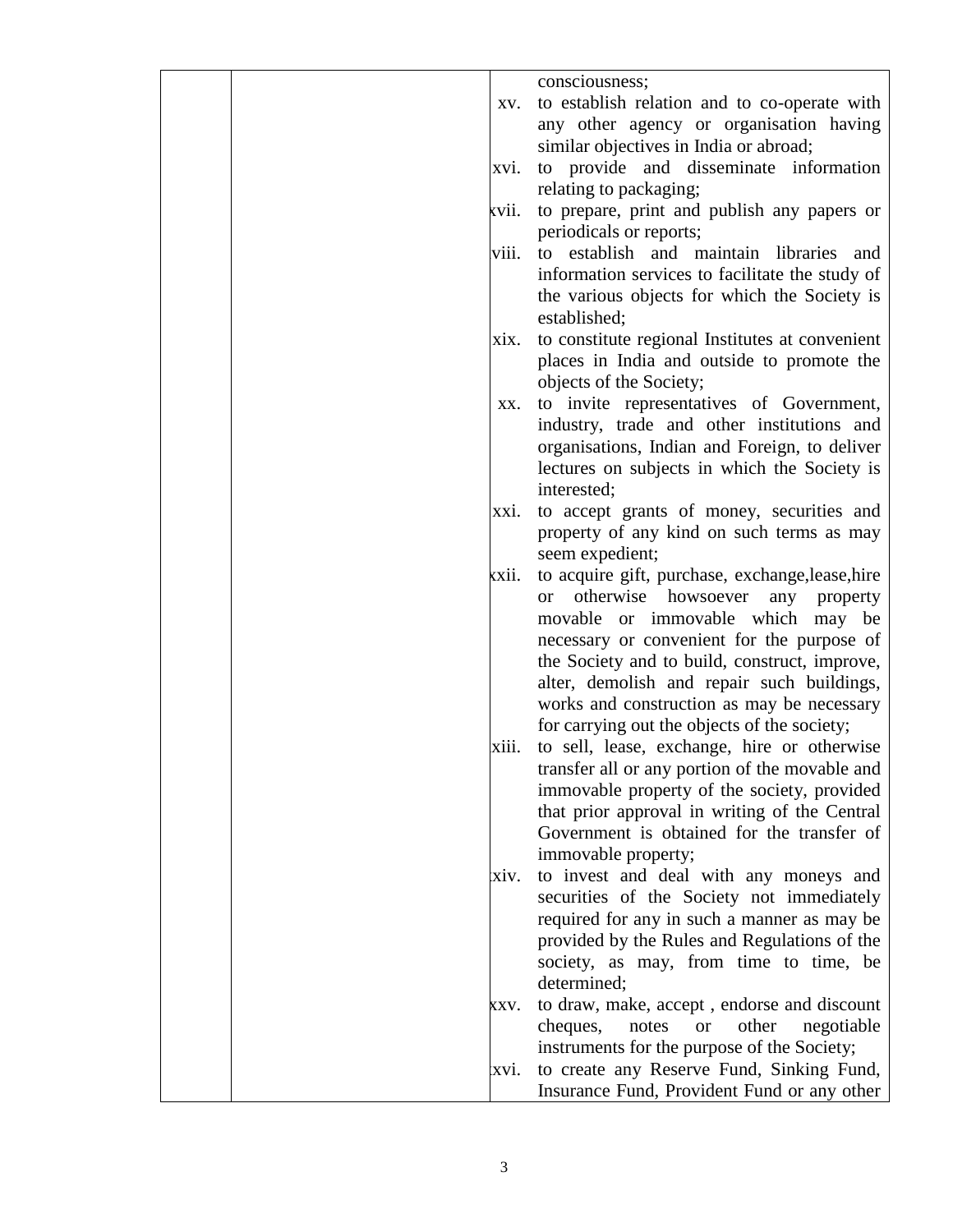|      |                         |           |          | Special Fund whether for depreciation or for             |
|------|-------------------------|-----------|----------|----------------------------------------------------------|
|      |                         |           |          | repairs, improving, extending or maintaining             |
|      |                         |           |          | any of the properties or rights of the society           |
|      |                         |           |          | and/or for recoupment of wasting assets                  |
|      |                         |           |          | and/or benefits of the employees and for any             |
|      |                         |           |          | other purposes which the Society deems it                |
|      |                         |           |          | expedient or proper to create or maintain any            |
|      |                         |           |          | such Funds:                                              |
|      |                         |           | kvii.    | to burrow and raise money with or without                |
|      |                         |           |          | security or on the security of mortgage,                 |
|      |                         |           |          | charge or hypothecation or pledge of all or              |
|      |                         |           |          | any of the movable or immovable properties               |
|      |                         |           |          | belonging to the society or in any other                 |
|      |                         |           |          | manner whatsoever provided that prior                    |
|      |                         |           |          | approval in writing from the Central                     |
|      |                         |           |          | Government is obtained in that behalf;                   |
|      |                         |           | viii.    | to create administrative, technical, ministerial         |
|      |                         |           |          | and other posts under the Society and to                 |
|      |                         |           |          | make appointments thereto in accordance                  |
|      |                         |           |          | with the Rules and Regulations of the                    |
|      |                         |           |          | Society;                                                 |
|      |                         |           | xix.     | to make Rules and Regulations and Bye-                   |
|      |                         |           |          | Laws for the conduct of the affairs of the               |
|      |                         |           |          | Society and to add to, amend, vary or rescind            |
|      |                         |           |          | them from time to time with the approval of              |
|      |                         |           |          | the Central Government;                                  |
|      |                         |           | XXX.     | to do all such other acts and things either              |
|      |                         |           |          | conjunction<br>with<br>in<br>other<br>alone<br><b>or</b> |
|      |                         |           |          | organisations or persons as the society may              |
|      |                         |           |          | consider necessary, incidental or conducive              |
|      |                         |           |          | to the attainment of the above said objects.             |
| (ii) | and<br>Duties<br>Powers | of<br>its |          | The Institute shall be the supreme authority             |
|      | officers and employees  |           |          | empowered to take all measures necessary for the         |
|      |                         |           |          | attainment of the objects<br>specified in<br>the         |
|      |                         |           |          | Memorandum of Association.                               |
|      |                         |           |          |                                                          |
|      |                         |           |          | The Institute may be a Resolution constitute             |
|      |                         |           |          | committees, sub-committees or advisory boards,           |
|      |                         |           |          | and appoint the members thereof, and delegate to         |
|      |                         |           |          | such committees, sub-committees or advisory              |
|      |                         |           |          | boards such powers as it may consider necessary.         |
|      |                         |           |          | The Institute shall have power to frame, amend or        |
|      |                         |           |          | repeal any bye-laws in furtherance of its objects,       |
|      |                         |           |          | and in particular to provide for the following           |
|      |                         |           | matters: |                                                          |
|      |                         |           | (i)      | the maintenance of accounts and the                      |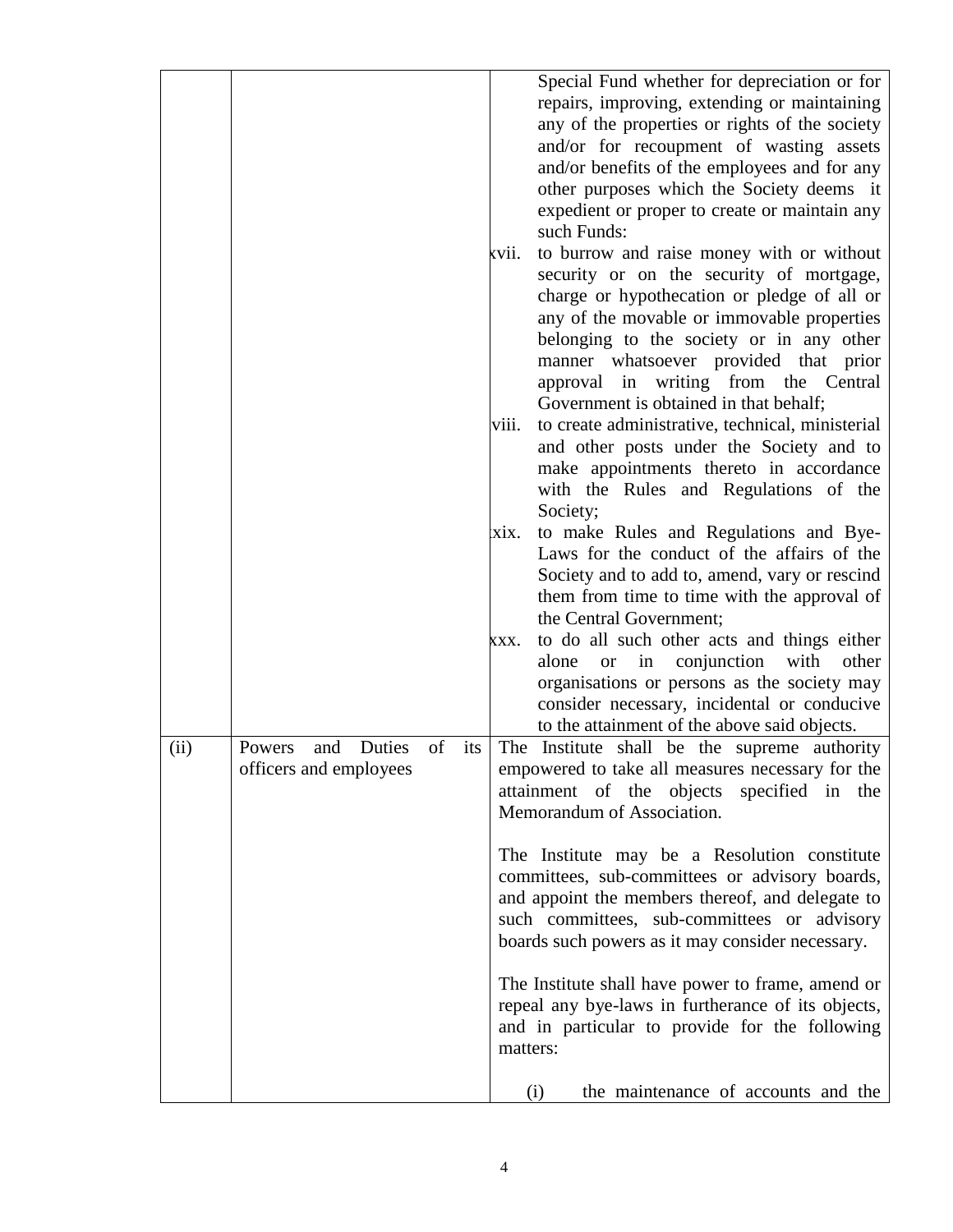manner of audit; (ii) the making of investments and their sale or alteration; (iii) the conduct of business by committees, sub-committees or advisory boards that may be constituted from time to time; (iv) the procedure for appointment of officers and staff of the Institute and selection of personnel thereof; (v) the terms and tenure of appointment, emoluments, allowances, rules of discipline and other conditions of service including establishment of provident fund for the officers and staff of the Institute; (vi) prescription of qualifications for trainees and research workers and charging of fees: (vii) such other matter as may be necessary for the administration of the affairs of the Institute. Notwithstanding anything contained in these rules/ regulations/ bye-laws, the Government may, from time to time, issue such directives or instructions as may be considered necessary in regard to the finances, conduct of business and affairs of the Institute. The Institute shall give immediate effect to the directive or instructions so issued. In particular, the Government will have the power: (a) to give directions to the Institute as to the exercise and performance of its functions in matters involving national security or substantial public interest and to ensure that the Institute gives effect to such directions. (b) to call for such reports/ returns and other information with respect to the property and other activities of the Institute as may be required from time to time; (c) to approve the institute's revenue and capital budget, i.e. Revised Estimates and Budget Estimates; and (d) to approve agreements involving foreign collaborations, if any, proposed to be entered into by the Institute.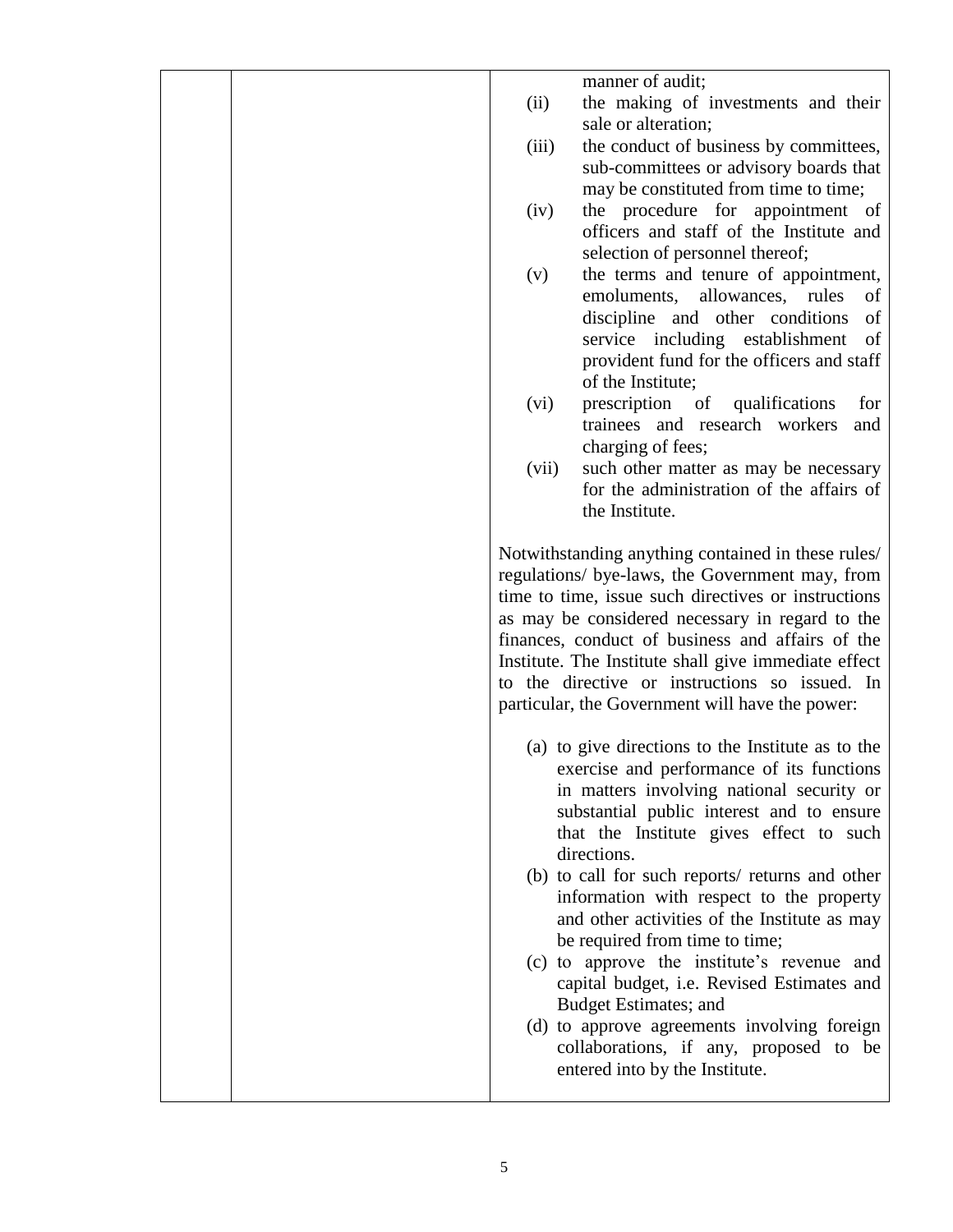|       |                                                                                                                                       | Except where otherwise required, the Governing<br>Body shall exercise all the powers of the Institute<br>and may delegate to the Chairman, the Vice-<br>Chairman, the Chairman<br>of<br>the<br>Regional<br>Committees, the Director, the Secretary, the<br>Regional Officers or any other officers of the<br>Institute such of its powers as may be considered<br>necessary.<br>Subject to these Rules and the bye-laws of the<br>Institute and the directions, if any, issued in this<br>behalf by the Governing Body, the Director as the<br>Principal Executive Officer of the Institute shall be<br>responsible for the proper administration of the<br>affairs of the Institute under the direction and<br>guidance of the Governing Body. He shall<br>prescribe the duties of all officers and staff of the<br>Institute and shall exercise such supervision and<br>control as may be necessary.<br>The Secretary shall maintain a record of the<br>minutes of the meetings of the Institute and of the<br>Governing Body and shall perform such other<br>duties as may be required of, or as may be<br>incidental to, his office or as may, from time to |
|-------|---------------------------------------------------------------------------------------------------------------------------------------|-----------------------------------------------------------------------------------------------------------------------------------------------------------------------------------------------------------------------------------------------------------------------------------------------------------------------------------------------------------------------------------------------------------------------------------------------------------------------------------------------------------------------------------------------------------------------------------------------------------------------------------------------------------------------------------------------------------------------------------------------------------------------------------------------------------------------------------------------------------------------------------------------------------------------------------------------------------------------------------------------------------------------------------------------------------------------------------------------------------------------------------------------------------------|
|       |                                                                                                                                       | time, be entrusted to him by the Governing Body,<br>the Chairman or the Director.                                                                                                                                                                                                                                                                                                                                                                                                                                                                                                                                                                                                                                                                                                                                                                                                                                                                                                                                                                                                                                                                               |
| (iii) | followed<br>Procedure<br>in<br>the<br>making<br>decision<br>process,<br>channels<br>including<br>of<br>supervision and accessibility. | The Institute is following a Purchase Manual.<br><b>Mode of Procurement</b><br>The Standing Purchase Committee(SPC) must<br>a)<br>select after deliberation one of the following<br>modes of procurement:<br>a) Open Tender - by advertising in the<br>press.<br>b) Limited Tender- by sending written<br>enquiries to known reputed suppliers to<br>sufficient number to get more than 3 offers.<br>Single Tender - by sending written<br>$\mathbf{c})$<br>enquiries to a single supplier if it is in the<br>knowledge of the Indenter that the<br>stores/equipment required is manufactured<br>only by that supplier none else. This should<br>be verified from two or three sources.<br>b) The open tender method shall normally be                                                                                                                                                                                                                                                                                                                                                                                                                          |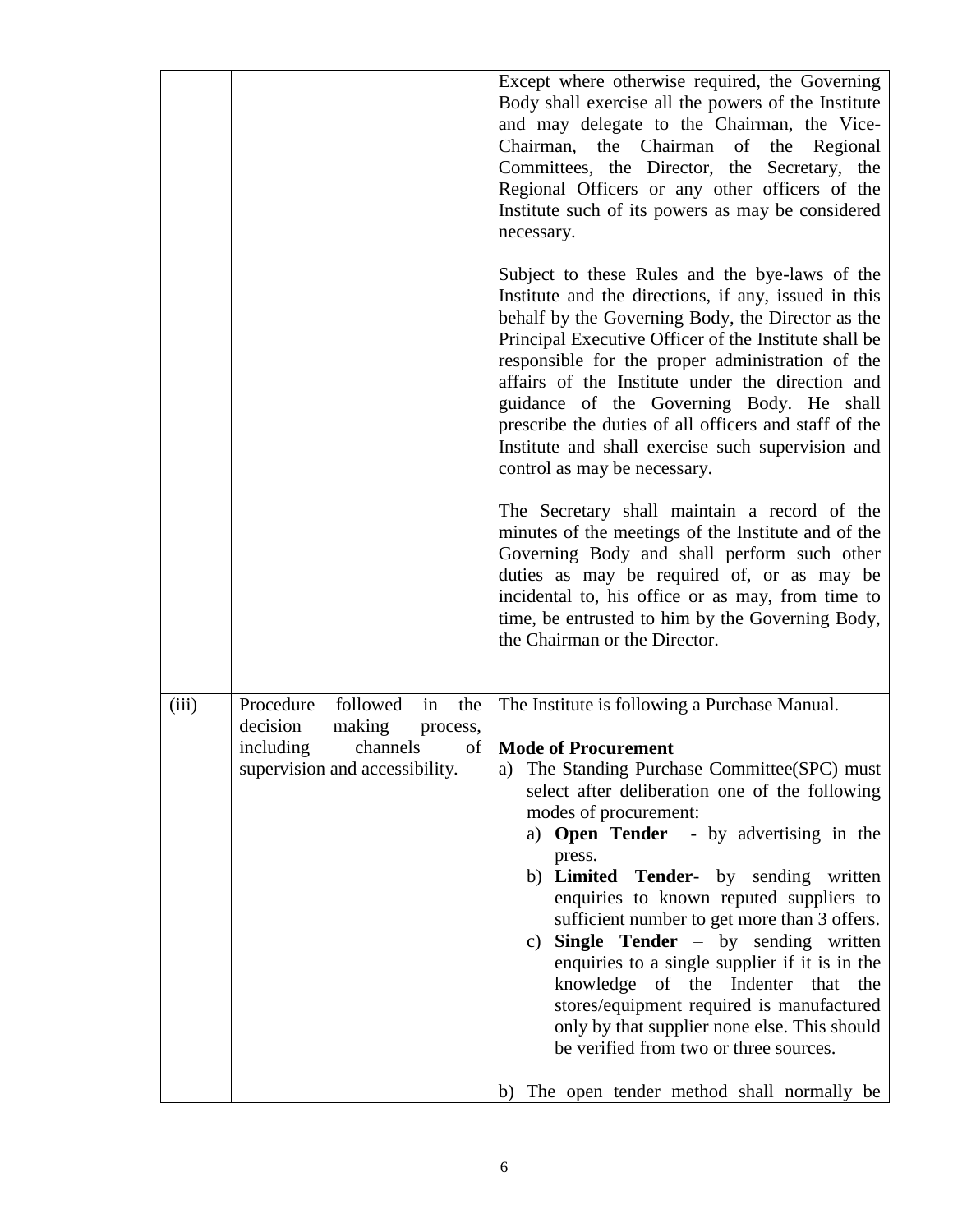|    | followed for all procurement worth more than<br>Rs. five lakhs. Splitting of indents, in order to<br>bring it outside the ambit of open tender<br>method is prohibited.                                                                                                                                                                                                                                                                                                                                                                                                                                                                                                   |
|----|---------------------------------------------------------------------------------------------------------------------------------------------------------------------------------------------------------------------------------------------------------------------------------------------------------------------------------------------------------------------------------------------------------------------------------------------------------------------------------------------------------------------------------------------------------------------------------------------------------------------------------------------------------------------------|
| c) | Notice inviting tenders shall be given in at<br>least one local dailies for procurement worth<br>more than five lakhs but less than Rs. ten<br>lakhs. Notice inviting tenders shall be given in<br>at least one national dailies.                                                                                                                                                                                                                                                                                                                                                                                                                                         |
| d) | The notice inviting tenders shall be short,<br>clearly worded and unambiguous. It should<br>give a brief description of the item/equipment<br>to be procured, the qualification requirement<br>for the supplier, the last date up to which<br>tender papers shall be supplied (when<br>required) the date of receipt of completed<br>tenders, the date, time and venue of opening of<br>tenders. Detailed technical specifications<br>should not be given in the notice at all; they<br>should only be given along with the tender<br>papers. In addition, the notice can be put on the<br>website of the institute and or other dedicated<br>websites for such purposes. |
| e) | Limited tender method shall normally be<br>followed in all procurements worth Rs five<br>lakhs or less. However, this method can be<br>followed even in procurement of material<br>worth more than five lakhs when:<br>The Indenting Officer certifies that the<br>$\mathbf{i}$<br>demand is urgent and any additional<br>expenditure incurred through open<br>advertisement shall not be fruitful.<br><b>OR</b>                                                                                                                                                                                                                                                          |
|    | $\mathbf{ii}$<br>When<br>the<br>sources of<br>supply<br>are<br>definitely known and the possibility of<br>fresh sources of supply being available<br>is remote.<br><b>OR</b>                                                                                                                                                                                                                                                                                                                                                                                                                                                                                              |
|    | iii)<br>And it is not in public interest to adopt<br>the open tender method.                                                                                                                                                                                                                                                                                                                                                                                                                                                                                                                                                                                              |
| f) | In all such cases, the invitation to bids must be<br>sent to parties of comparable reputation and                                                                                                                                                                                                                                                                                                                                                                                                                                                                                                                                                                         |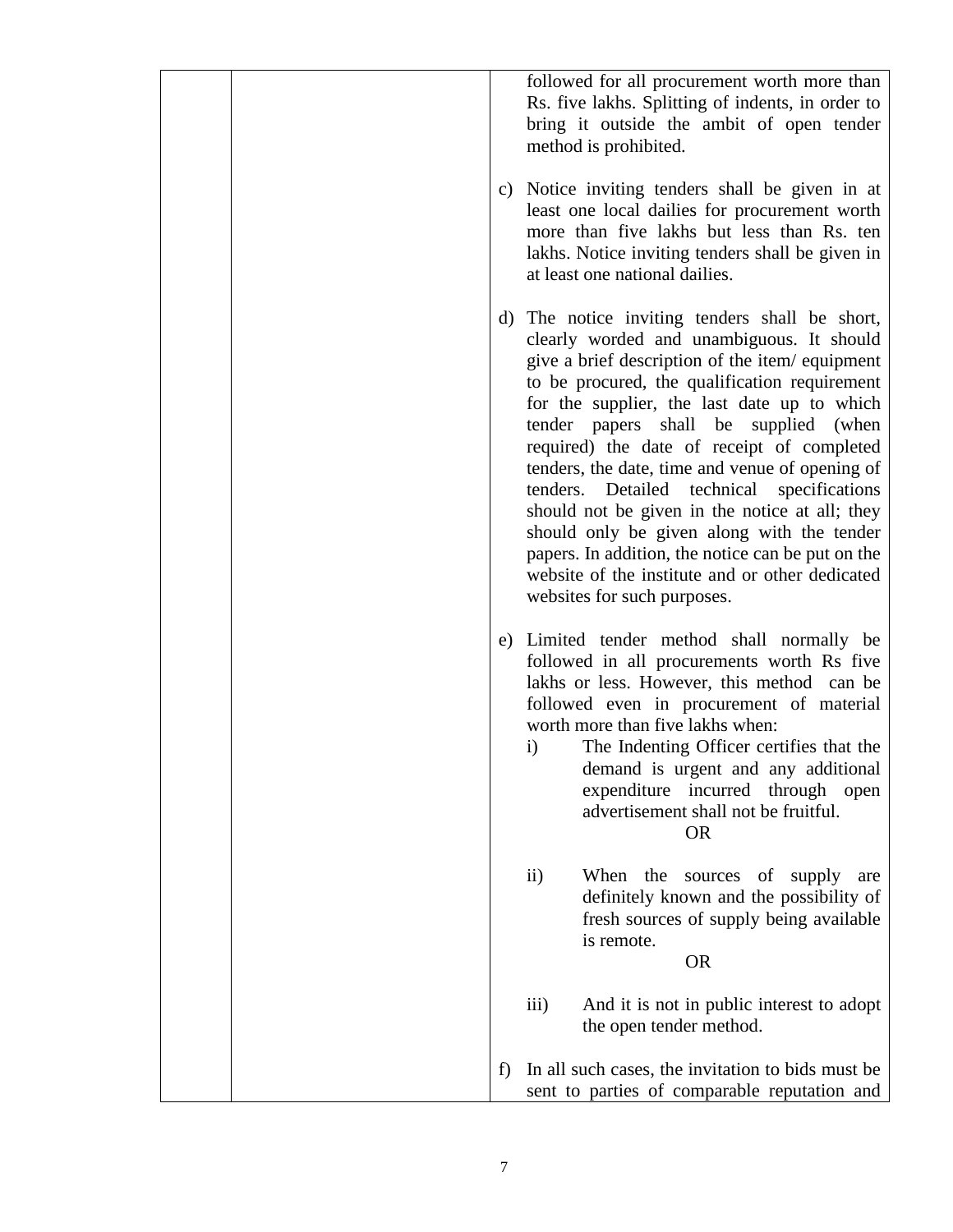market share. For instance, if the requirement is for the installation of air-conditioning system and the intention is to get it done from major firms, such notices must be sent only to reputed national or multi national firms and not to local manufacturers/agencies. On the other hand, if the intention is to encourage local manufacturers/agencies, queries should be sent to local manufacturers/agencies only and not to major firms. This is necessary to ensure proper comparison.

- g) Global tenders may be issued by the SPC if it is felt that bidding from the indigenous source through open tendering shall not result in competitive prices. In such cases, in addition to the open tendering procedures, copies of such tenders may be sent to the embassies of the countries where such manufacturers are located by giving them at least six weeks time so that they can forward the notice to the prospective bidders in their countries.
- h) Single tender method shall be forwarded only in rare cases where it is in the sure knowledge of both the SPC and the indenter that the equipment to be procured is manufactured only by a particular manufacturer and there is no other option except to go in for this equipment. Intentionally adding restrictive clauses to favour a single source should be avoided at all costs. The competent authority on specific recommendations of the SPC must approve all such cases of procurement on single tender basis, only after he satisfies himself that such procurement is unavoidable. Spare parts of equipments procured on single tender basis from the manufacturers or from their authorized dealers can be decided by the SPC.
- i) The Secretary shall call for tenders for items costing less than Rs.5.00 lakhs on limited tender basis and items costing more than Rs.5.00 lakhs on open tender basis. All other cases including cases of purchase through single tender shall be put up to the SPC-II for decision.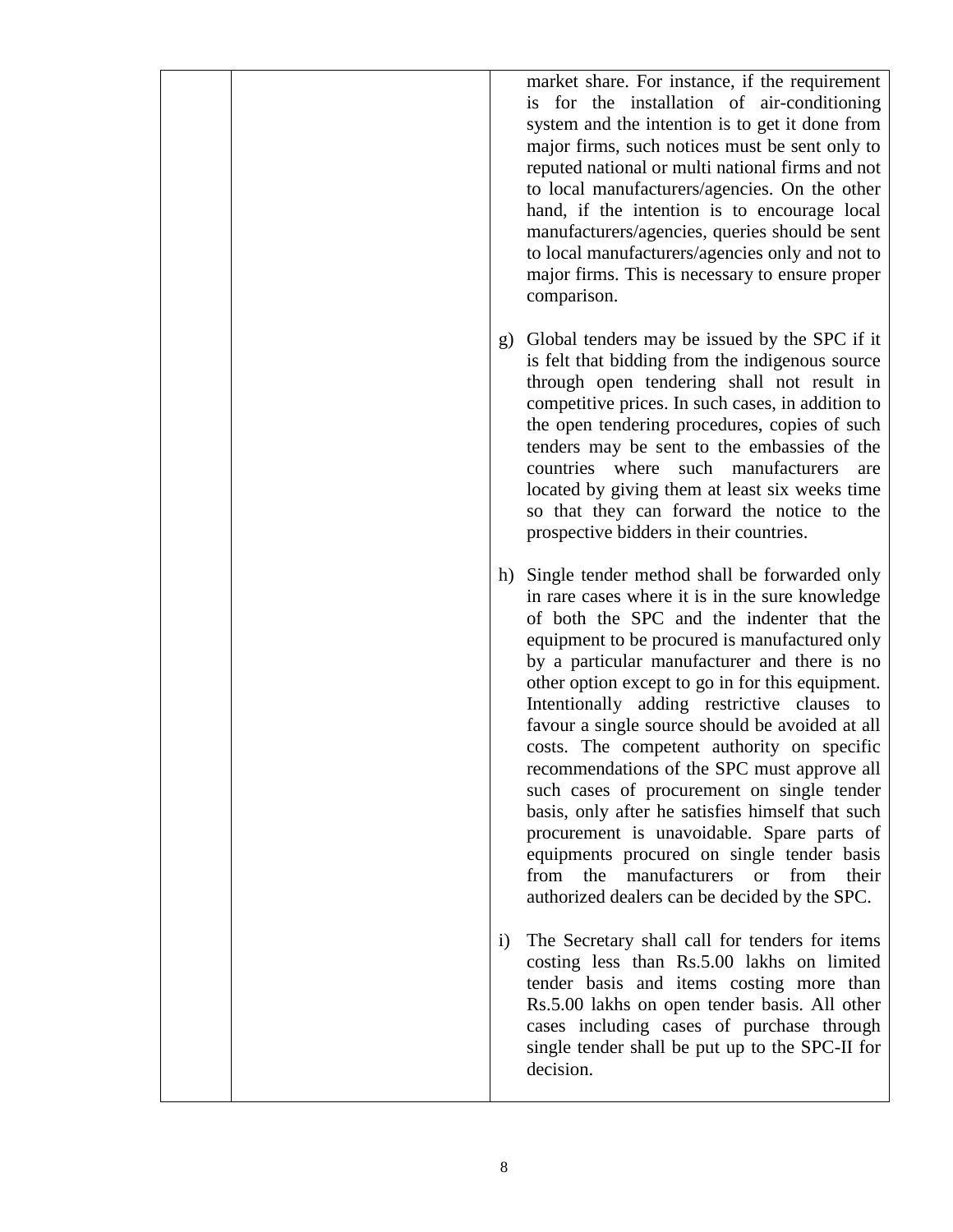| In case of purchase financed by foreign<br>$\mathbf{j}$<br>loan/aid, the procedure prescribed in the<br>loan/aid agreement shall be followed. In the<br>absence of any such procedure in the relevant<br>agreement, the normal procedure shall be<br>followed.                                                                                                                                                                                                                                 |
|------------------------------------------------------------------------------------------------------------------------------------------------------------------------------------------------------------------------------------------------------------------------------------------------------------------------------------------------------------------------------------------------------------------------------------------------------------------------------------------------|
| k) The following minimum time limit may be<br>allowed to the bidders so that they can quote<br>their best possible prices:<br><b>Limited tender</b> – Three weeks.<br>$\mathbf{i}$<br>$\mathbf{ii}$<br><b>Open tender</b> – Four weeks.<br><b>Global tender</b> $-$ Six weeks.<br>$\overline{111}$ )<br>However, in case of urgency, the time period can<br>be reduced but proper justification for the same<br>has to furnished and accepted by the SPC.                                      |
| The last date of receipt of tenders can be<br>$\left  \right\rangle$<br>extended if necessary and recommended by<br>SPC.                                                                                                                                                                                                                                                                                                                                                                       |
| <b>Tender documents and EMD</b>                                                                                                                                                                                                                                                                                                                                                                                                                                                                |
| a) The tender documents which comprise the<br>detailed technical specifications, conditions of<br>contract, the proforma in which the tender is to<br>be submitted and such other material as may<br>be sold at the following rates for open tenders.                                                                                                                                                                                                                                          |
| <b>Estimated value cost</b><br>Upto Rs.5 lakhs<br>$-Rs. 250.00$<br>Rs.5 lakhs to Rs.10 lakhs - Rs. 500.00<br>Rs.10 lakhs to Rs.50 lakhs- Rs.1000.00<br>$-Rs. 2000.00$<br>Rs.50 lakhs and above                                                                                                                                                                                                                                                                                                 |
| These rates are exclusive of postage/courier<br>charges and sales tax, if any levied by the Govt.                                                                                                                                                                                                                                                                                                                                                                                              |
| tender document for purchase<br>The<br>of<br>b)<br>equipment must include a clause that the<br>successful bidder shall furnish an indemnity<br>bond on stamp paper of Rs.100/- for the<br>service during warranty period within 15 days<br>of the placement of order for orders where full<br>payment is to be made on $L/c$ or on delivery,<br>failing which the contract shall be deemed as<br>terminated. In cases where part payment is<br>made on delivery $\&$ part on installation, the |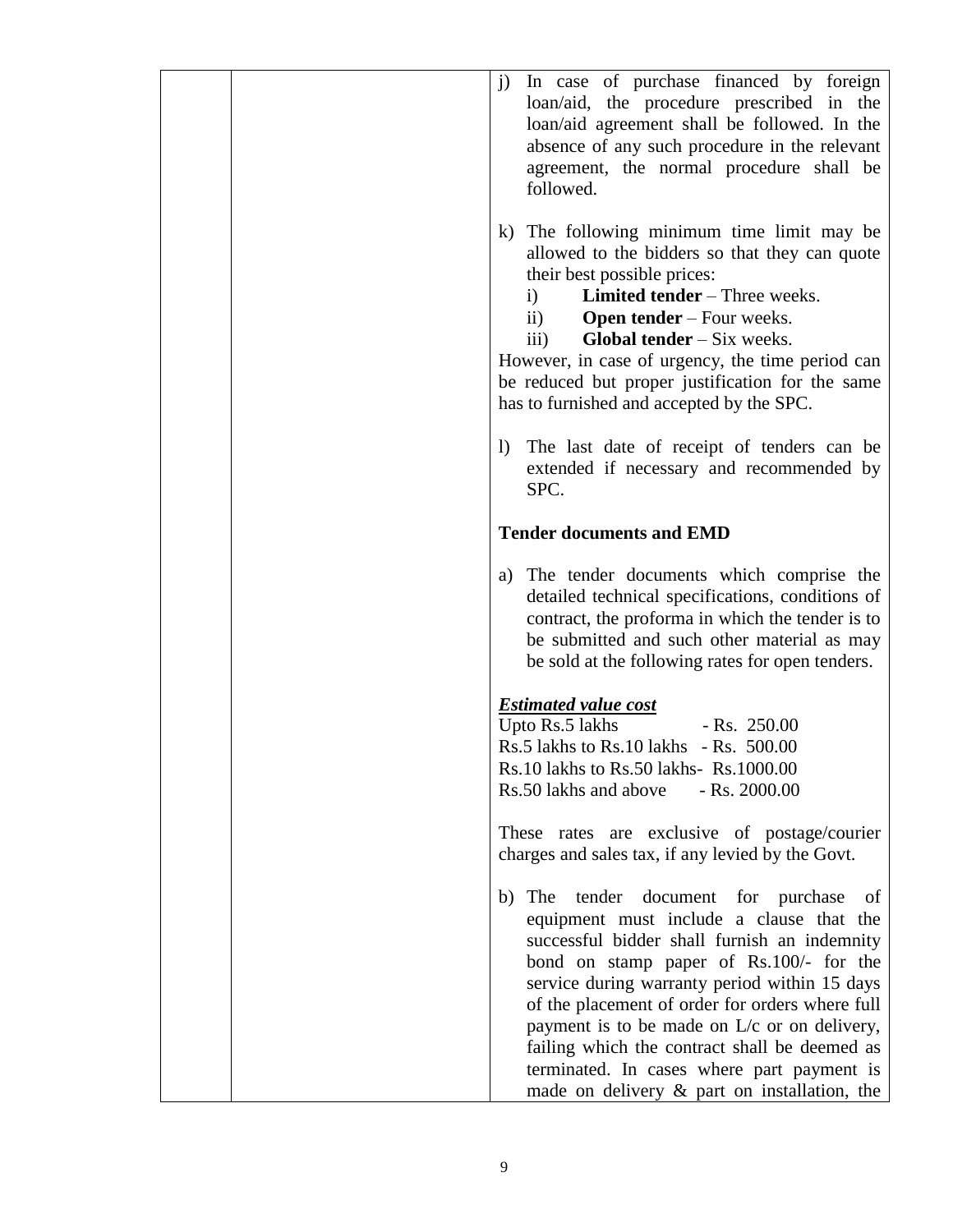performance BG shall be asked for at the time of release of final payment. In rare cases where goods have been procured on proprietary basis etc. the matter of non-furnishing of performance guarantee, if any, may be brought to the notice of the competent authority for his decision.

- c) An earnest money deposit for all procurement costing more than Rs.5.00 lakhs must be collected at the rate of 2% to 5% of the estimated value as may be decided by the SPC. The EMD of unsuccessful bidders shall be returned immediately by Accounts department after the award of the contract. All tenders received without EMD shall be summarily rejected. Firms registered with DGS&D, NSIC and Govt. Public Undertakings who are exempted from payment of EMD may be allowed exemption. But it must be verified that such registration include the item they are offering which are manufactured by them and not for selling products manufactured by other companies.
- d) Purchase of equipment from abroad shall be made directly from the manufacturer or their authorized agents in India. It shall not be bought from the sub-agents of authorized agents. It shall be clearly stated in the tender documents that purchases made for scientific purpose are exempt from Customs / Excise duty.

## **Receipt of Tenders**

- a) Tenders are received either through post or through courier or by hand. The tenders shall be dropped in the tender box, which shall remain under lock and key under the custody of the Officer decided by SPC.
- b) Tenders for items costing less than Rs.2.00 lakhs and are received in open condition or through fax or e-mail or telegram or telex within the due date and time shall not be rejected but shall be accepted at the risk of the bidder if the same i.e. hard copy is presented to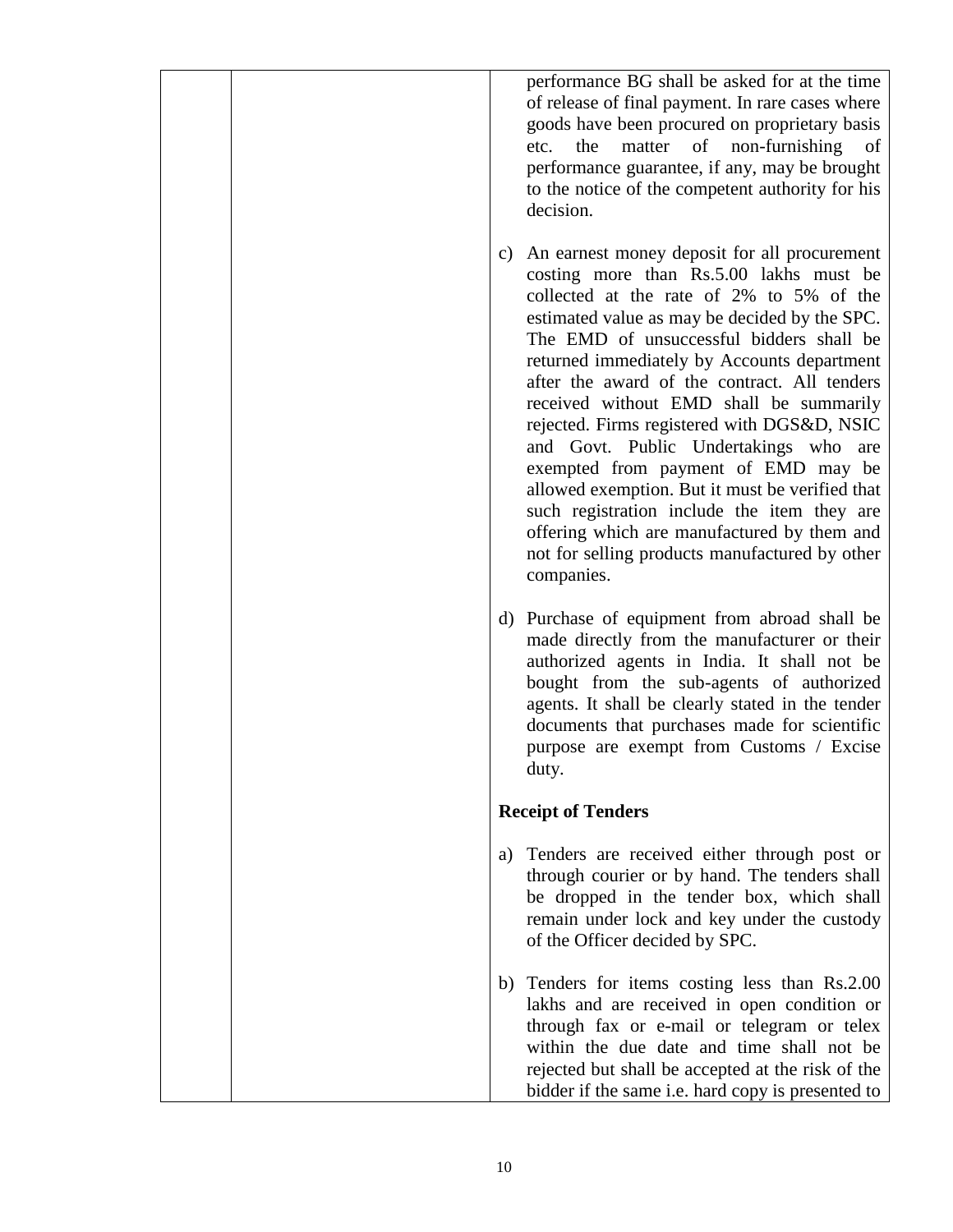the Secretary before the expiry of the due date and time. **Late/Delayed Tenders** a) Tenders received after the specified time and date of opening are treated as "Late" while tenders received after the last date specified for receipt of tender but before the date of opening of the tender are treated as "Delayed". b) Such tenders shall be marked as late/delayed as the case may be and filed. They shall not be opened at all and be returned to the bidders in their original envelope without opening. **Opening of the Tenders** a) A committee consisting of representatives of SPC's & The Secretary shall open the tenders. Separate notice of opening of the tender need to be sent to the bidders before opening of the commercial bid as per Para XVIII below if it is not mentioned in the tender document. Opening of the tenders without informing the bidders is strictly prohibited for the limited & open tendering process. b) The officer opening the tender shall read out the following particulars only for the information of the representatives attending the tender opening. i) Tender number ii) Name of the firm iii) Description of the item to be purchased. iv) Prices v) Whether the price is inclusive of taxes & duties or exclusive vi) Discount offered vii) Delivery schedule viii) Any other extra charges quoted for packing, transport etc. ix) Terms of delivery x) Warranty obligations c) All the pages of the tender have to be initialed by the tender opening committee.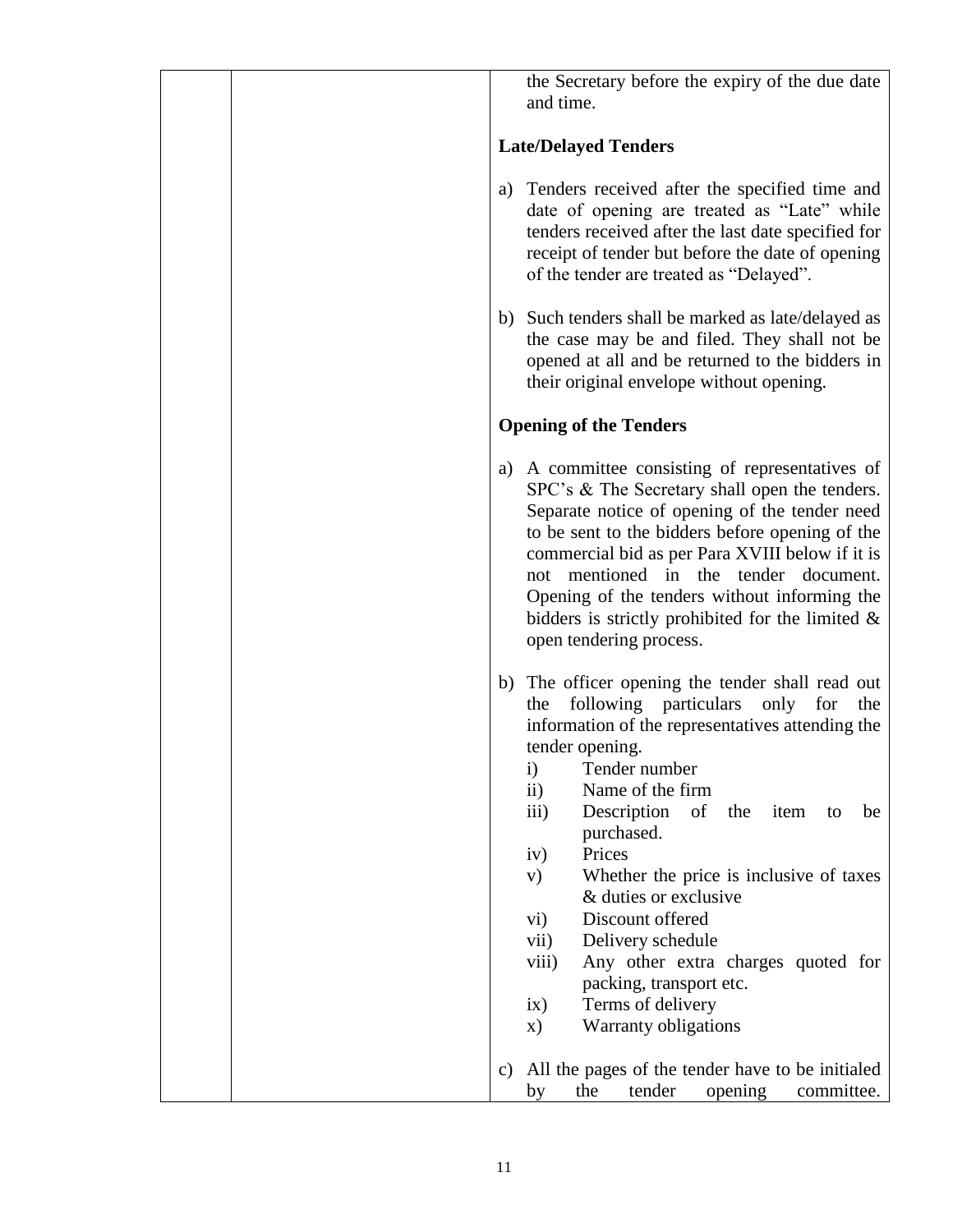|       |                                                                                                                                                                                              | Alterations/corrections in the tenders should be<br>initialed legibly by the officers opening the<br>tender and dated. A similar procedure shall be<br>followed wherever any erasing/cutting is<br>observed.<br>d) Any correction in the price quoted in the<br>tender both in the words and figures shall be<br>circled. In addition, a list of the representatives<br>of the bidders present at the time of opening<br>shall be prepared who shall write their name<br>and the bidder they represent under their<br>signature.<br>e) If there is any discrepancy between the price<br>quoted in figures and words, whichever is the |
|-------|----------------------------------------------------------------------------------------------------------------------------------------------------------------------------------------------|---------------------------------------------------------------------------------------------------------------------------------------------------------------------------------------------------------------------------------------------------------------------------------------------------------------------------------------------------------------------------------------------------------------------------------------------------------------------------------------------------------------------------------------------------------------------------------------------------------------------------------------|
|       |                                                                                                                                                                                              | higher of the two shall be taken as the bid<br>price.                                                                                                                                                                                                                                                                                                                                                                                                                                                                                                                                                                                 |
| (iv)  | Norms set by it for<br>the<br>discharge of its functions.                                                                                                                                    | The Quality Policy of INDIAN INSTITUTE OF<br>PACKAGING, is to provide assured tests and<br>measurements at all times conforming to the<br>specification laid down in national, international or<br>customer specified standards.<br>We believe in and strive for the involvement of<br>every member of the Institute in evolving $\&$<br>implementing an effective and efficient Quality<br>Assurance Programme as laid down in ISO/IEC<br>17025:1999.<br>We shall endeavour meticulous implementation<br>and compliance with the Quality Manual and build<br>an attitude essential for a prevention oriented work                    |
| (v)   | Rules, regulations, instructions,<br>manuals and records, held by it<br>or under its control or used by<br>its employees for discharging<br>its functions.                                   | culture.<br>Service ByeLaws, Recruitment Rules, Standing<br>Orders are prepared and under process of<br>approval.                                                                                                                                                                                                                                                                                                                                                                                                                                                                                                                     |
| (vi)  | Statement of the categories of<br>documents that are held by it or<br>under its control.                                                                                                     | Files related with different activities such as<br>Consultancy, Training & Education, Laboratory<br>Testing & Personnel.                                                                                                                                                                                                                                                                                                                                                                                                                                                                                                              |
| (vii) | Particulars of any arrangement<br>that exists for consultation with,<br>representation<br>by,<br>the<br><b>or</b><br>members<br>of the<br>public<br>in<br>relation to the formulation of its | The Institutes' Memorandum of Association, has a<br>provision of appointing 21 representatives of 21<br>different Group of Industries. The representatives<br>are required to be replaced 1/3 at every Annual<br>General Meeting. The Governing Body formulates                                                                                                                                                                                                                                                                                                                                                                       |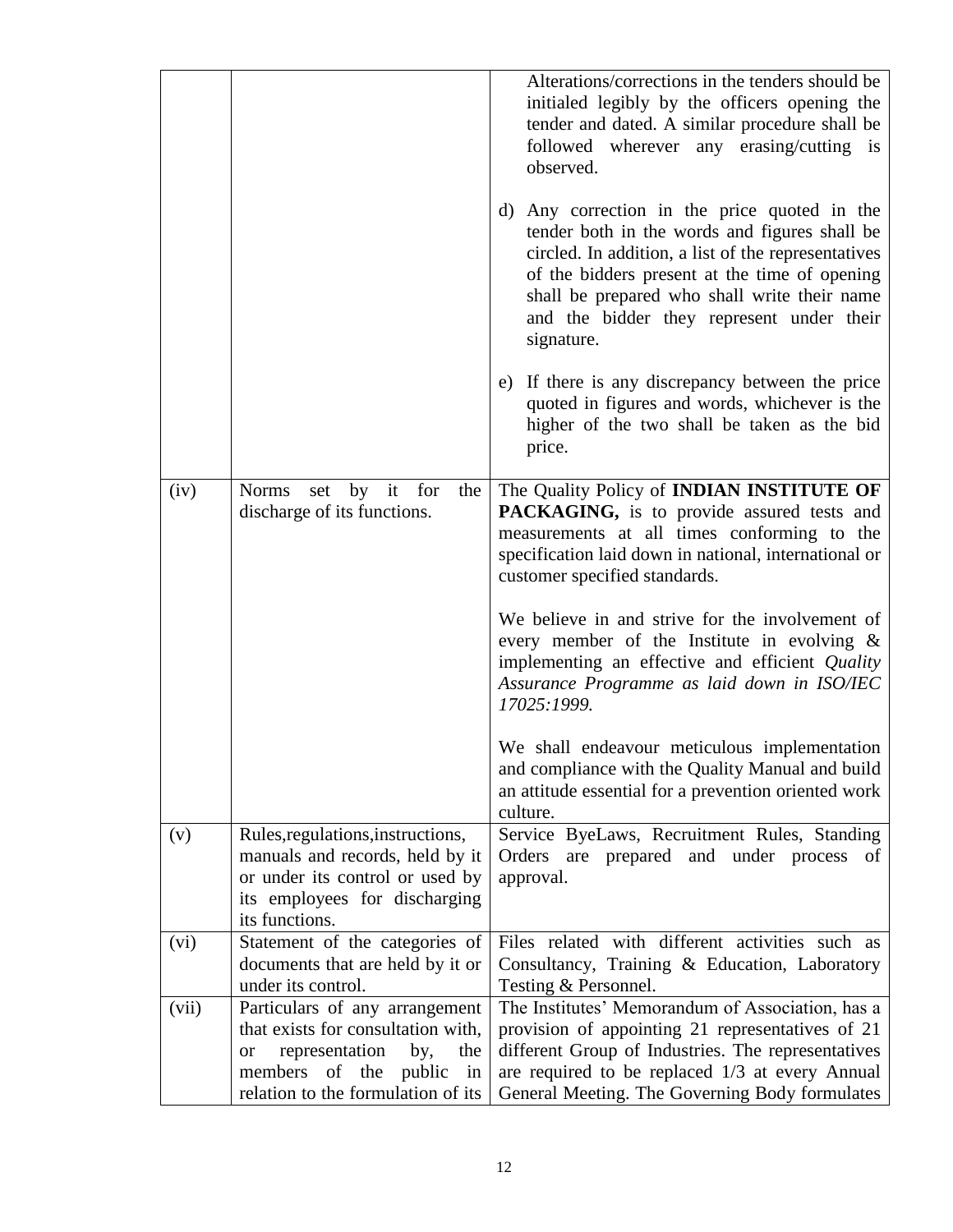|        | policy<br><b>or</b><br>thereof.                                                                                                                                                                                                                                                                                                                                |                                                     | implementation $\vert$ the policies of the Institute.                                                                                                                                                                                                                                                                                                                                                                                                                                                                                                                                                                                                                                                                                                                                                                                                                                                          |
|--------|----------------------------------------------------------------------------------------------------------------------------------------------------------------------------------------------------------------------------------------------------------------------------------------------------------------------------------------------------------------|-----------------------------------------------------|----------------------------------------------------------------------------------------------------------------------------------------------------------------------------------------------------------------------------------------------------------------------------------------------------------------------------------------------------------------------------------------------------------------------------------------------------------------------------------------------------------------------------------------------------------------------------------------------------------------------------------------------------------------------------------------------------------------------------------------------------------------------------------------------------------------------------------------------------------------------------------------------------------------|
|        |                                                                                                                                                                                                                                                                                                                                                                |                                                     |                                                                                                                                                                                                                                                                                                                                                                                                                                                                                                                                                                                                                                                                                                                                                                                                                                                                                                                |
| (viii) | Statement of Boards, Councils,<br>Committees and other bodies<br>consisting of two or more<br>persons constituted as its part or<br>for the purpose of its advice,<br>and as to whether meetings of<br>those<br>Boards,<br>Councils,<br>Committees and other bodies<br>are open to the public or the<br>minutes of such meetings are<br>accessible for public. | of:<br>1.<br>2.<br>3.<br>4.<br>5.<br>6.<br>7.<br>8. | The Governing Body of the Institute shall consist<br>(a) The Chairman and two Vice-Chairmen of the<br>Governing Body.<br>(b) The Director of the Institute.<br>(c) Ten persons nominated by the Central<br>Government and the Organizations as below:<br>a representative of the Ministry of Commerce,<br>Government of India.<br>a representative of the Ministry of Defence,<br>Government of India.<br>a representative of the Council of Scientific<br>and Industrial research.<br>a representative of the Directorate General of<br>Technical Development, Government of India.<br>a representative of the Bureau of Indian<br>Standards.<br>a representative of the Ministry of Food<br>Processing Industries, Government of India.<br>representative of<br>the Development<br>a<br>Commissioner, Small<br>Scale<br>Industries,<br>Government of India.<br>a representative of the Ministry of industry, |
|        |                                                                                                                                                                                                                                                                                                                                                                | 9.                                                  | Department of Industrial Development,<br>Government of India.<br>a representative of the Ministry of Textiles.                                                                                                                                                                                                                                                                                                                                                                                                                                                                                                                                                                                                                                                                                                                                                                                                 |
|        |                                                                                                                                                                                                                                                                                                                                                                |                                                     | (d) One representative each of<br>any five<br>Commodity Boards/<br>Export Promotion<br>Councils under the Ministry of Commerce<br>selected by the Governing Body of the<br>Institute.                                                                                                                                                                                                                                                                                                                                                                                                                                                                                                                                                                                                                                                                                                                          |
|        |                                                                                                                                                                                                                                                                                                                                                                |                                                     | (e) One representative each from the following<br>twenty groups of industries elected by the<br>Institute at an Annual General Meeting:                                                                                                                                                                                                                                                                                                                                                                                                                                                                                                                                                                                                                                                                                                                                                                        |
|        |                                                                                                                                                                                                                                                                                                                                                                |                                                     | A. Manufacturers of Basic Materials for<br>Packaging:                                                                                                                                                                                                                                                                                                                                                                                                                                                                                                                                                                                                                                                                                                                                                                                                                                                          |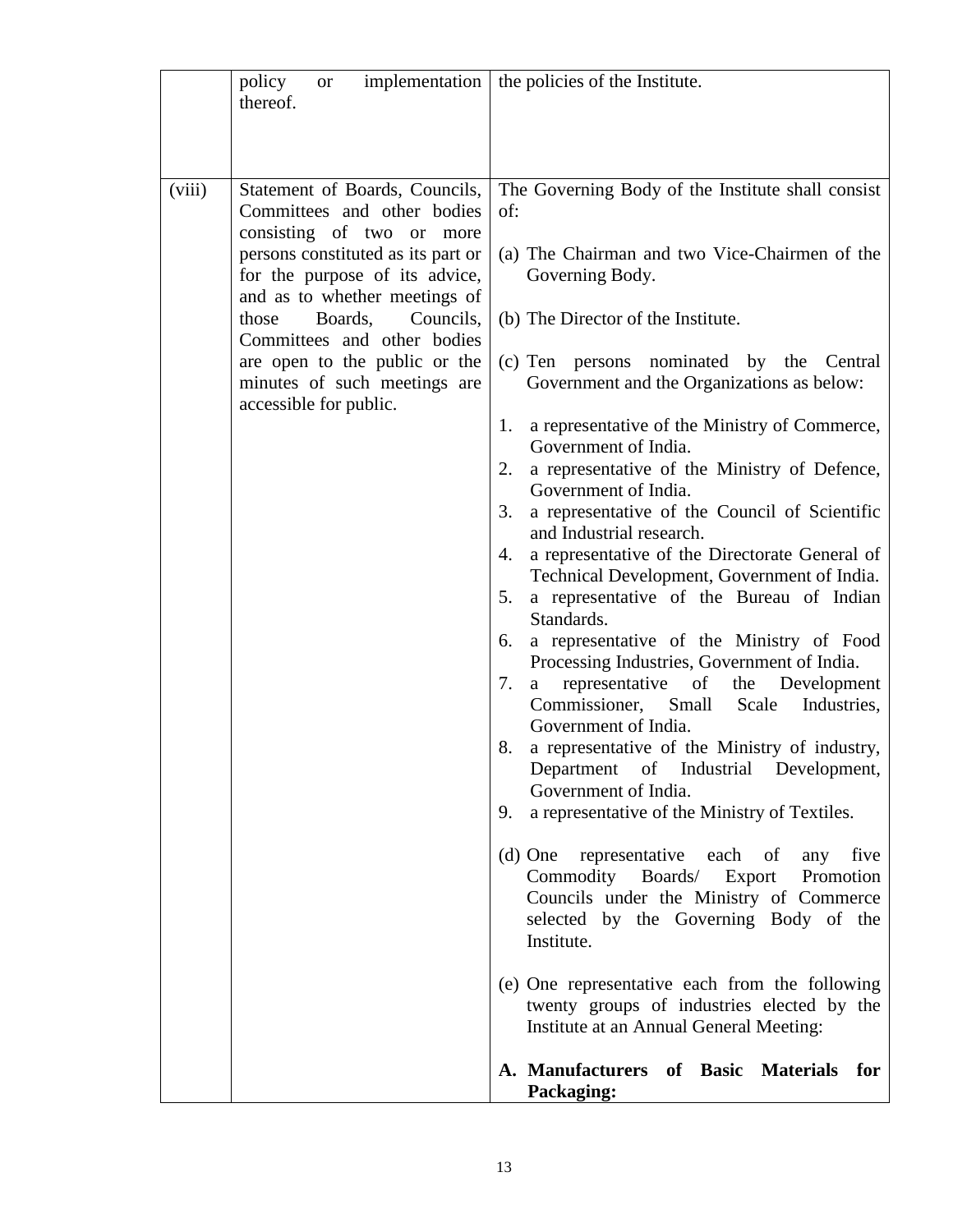| 1. Paper and Paper Board<br>2. Plastics<br>3. Metals<br>4. Ancillary Materials<br>B. Converters of Packaging Materials and<br>packages:                                                                                                                                                          |
|--------------------------------------------------------------------------------------------------------------------------------------------------------------------------------------------------------------------------------------------------------------------------------------------------|
| 5. Glass Packaging<br>6. Paper and Paper Board Packaging (excluding<br>corrugated board packaging)<br>7. Plastics Rigid Containers<br>8. Flexible Packaging<br>9. Metal Packaging<br>10. Corrugated Board Packaging<br>11. Others                                                                |
| C. Users of Packaging:                                                                                                                                                                                                                                                                           |
| 12. Edible Oil, Fats and Products thereof<br>13. Dairy Products<br>14. Food Articles (excluding 12 & 13 above)<br>15. Pharmaceuticals, Cosmetics and Toiletries<br>16. Chemicals, Fertilizers and Cement<br>17. Pesticides/Insecticides<br>18. Engineering Goods<br>19. Others                   |
| D. Packaging and Converting<br><b>Machinery</b><br><b>Manufacturers:</b>                                                                                                                                                                                                                         |
| 20. Packaging<br>Converting<br>Machinery<br>and<br>Manufacturers.                                                                                                                                                                                                                                |
| E. Traders, Exporters, Dealers, Consultants<br>and Others dealing in Packaging:                                                                                                                                                                                                                  |
| 21. Traders, Exporters, Dealers, Consultants and<br>Others dealing in Packaging                                                                                                                                                                                                                  |
| The Governing Body meetings shall be attended<br>by the persons nominated by Central Government,<br>representatives of commodity boards, Export<br>Promotion Council under the Ministry of<br>Commerce & Industry, Elected members, coopted<br>members, the patron members of the institute, the |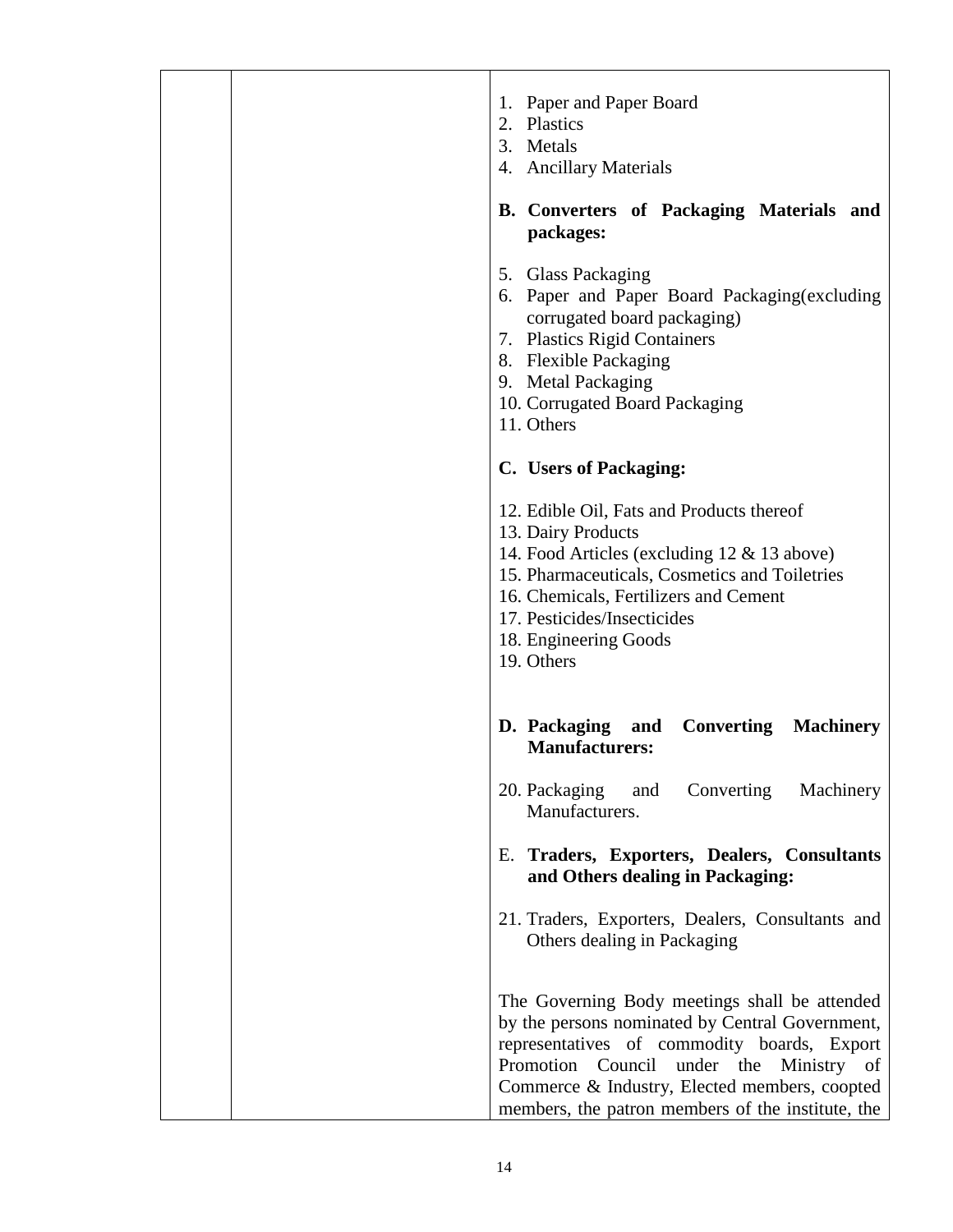|        |                                                                                              | invitees $\&$ is not open to public.                                                                                                                                                                                                                                                                                                                                                                                                                                                                                                                                                                                                                                                              |
|--------|----------------------------------------------------------------------------------------------|---------------------------------------------------------------------------------------------------------------------------------------------------------------------------------------------------------------------------------------------------------------------------------------------------------------------------------------------------------------------------------------------------------------------------------------------------------------------------------------------------------------------------------------------------------------------------------------------------------------------------------------------------------------------------------------------------|
|        |                                                                                              | The meetings of the Institute and of the Governing<br>Body shall be convened by the Chairman or in his<br>absence by one of the Vice-Chairmen, by notice<br>issued under the hand of the Secretary or any other<br>officer of the Institute authorized in this behalf.                                                                                                                                                                                                                                                                                                                                                                                                                            |
|        |                                                                                              | All disputed questions at meetings of the Institute<br>and of the Governing Body shall be determined by<br>vote, each member having one vote. In the case of<br>an equality of votes the person presiding shall<br>have and shall exercise a second or casting vote.                                                                                                                                                                                                                                                                                                                                                                                                                              |
|        |                                                                                              | Any business which may be necessary for the<br>Institute or the Governing Body to perform, except<br>such as is required to be placed before the Annual<br>General Meeting of the Institute, may be carried<br>out by circulation among all the members of the<br>Institute or of the Governing Body, as the case<br>may be, and approval by a majority of members<br>signing shall be as effective and binding as if such<br>resolutions had been passed at a meeting of the<br>Institute or the Governing Body, provided that at<br>least the number of members constituting the<br>quorum, respectively of the institute or of the<br>Governing Body record their views on the<br>resolutions. |
|        |                                                                                              | The Secretary shall maintain a record of the<br>minutes of the meetings of the Institute and of the<br>Governing Body and shall perform such other<br>duties s may be required of, or as may be<br>incidental to, his office or as may, from time to<br>time, be entrusted to him by the Governing Body,<br>the Chairman or the Director.                                                                                                                                                                                                                                                                                                                                                         |
| (xvi)  | Names, designations and other<br>particulars<br>the<br>Public<br>of<br>Information Officers. | Mr. Mohan Singh Kathayat - Secretary<br>Indian Institute of Packaging<br>E-2, MIDC Area, Post Box No 9432,<br>Andheri (East), Mumbai - 400093.<br>Phones: - 28219803/9469/6751<br>Fax:- 238375302, 28254631                                                                                                                                                                                                                                                                                                                                                                                                                                                                                       |
| (xvii) | Other information as may be                                                                  | Email- iip@bom4.vsnl.net.in<br><b>Activities of C &amp; P Division</b>                                                                                                                                                                                                                                                                                                                                                                                                                                                                                                                                                                                                                            |
|        | prescribed.                                                                                  | Under Consultancy $\&$ Projects the<br>Institute                                                                                                                                                                                                                                                                                                                                                                                                                                                                                                                                                                                                                                                  |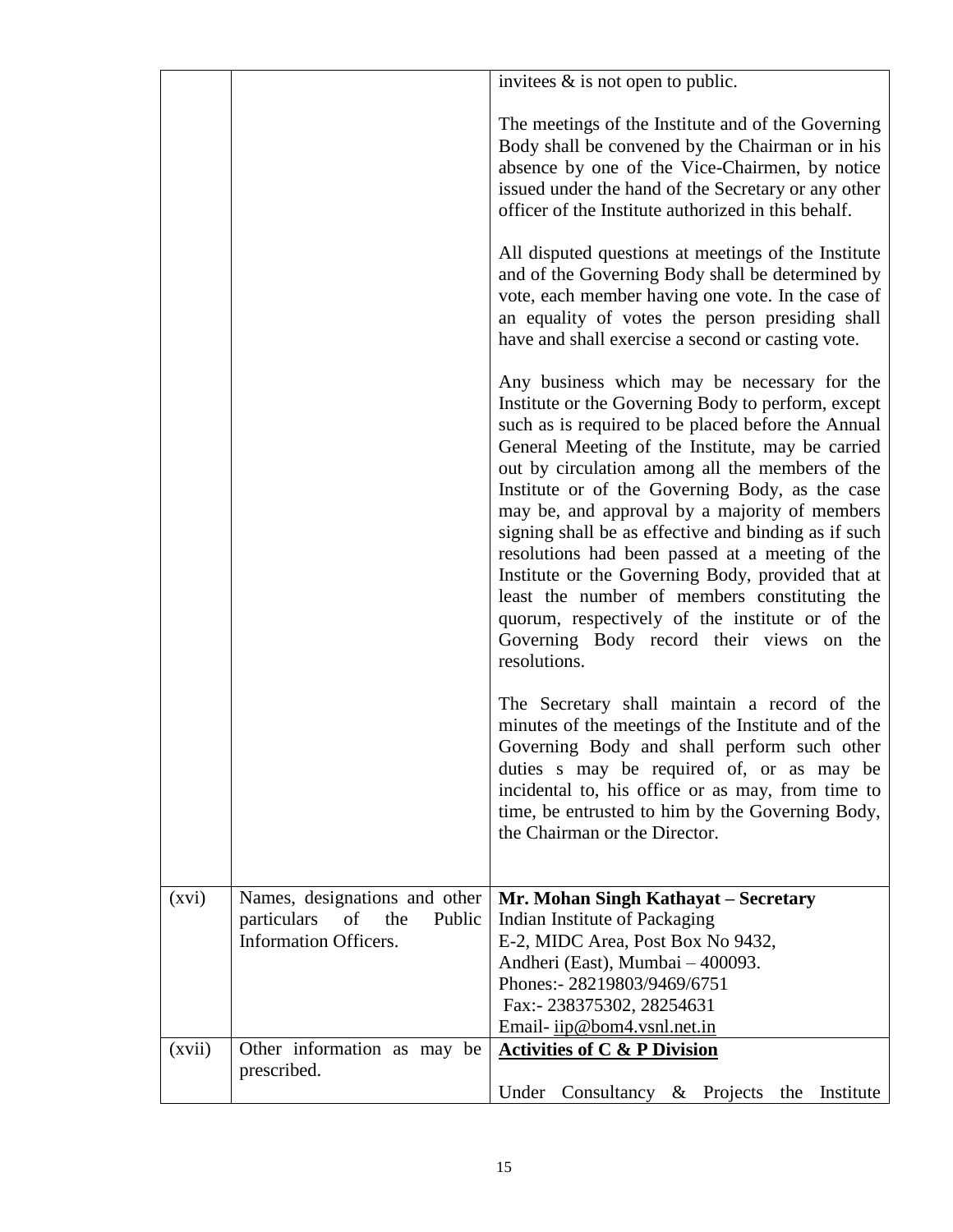| and cost effective packaging systems. Under the<br>(PIOs)<br>consultancy and projects in addition to the<br>consultancy services the Institute also offers<br>(i)<br>Every public authority<br>to designate as many<br>following services to the packaging industries.<br>officers as PIOs in all<br>administrative units or<br>1. LIFE CYCLE ANALYSIS - Life cycle analysis<br>of various products are undertaken based on<br>offices under it<br>as<br>Cradle to Grave approach.<br>necessary to provide<br>information under the<br>TECHNO ECONOMIC<br>Act.<br>2.<br><b>FEASIBILITY</b><br>STUDIES - TEF Studies and project profiles are<br>(ii)<br>Every public authority<br>to designate an officer<br>prepared for setting up packaging<br>related<br>within 100 days of the<br>industries.<br>enactment of the Act, at<br>each sub-divisional level<br>3. MARKET SURVEYS - Market surveys are<br>sub-district<br>undertaken for packaging products, machineries<br>other<br><sub>or</sub><br>and newer technologies for predicting demand<br>level as an Asst. PIO to<br>estimates and future projections.<br>receive applications for<br>information or appeals<br>IN PLANT TRAINING PROGRAMS - In<br>under the Act.<br>4.<br>plant training programs are conducted for the<br>(iii)<br>PIO can seek assistance<br>packaging personnel and for those from other<br>of any other officer<br>considered necessary in<br>related activities.<br>discharge of his duties.<br>5. RESIDENTIAL TRAINING PROGRAMS-<br>Residential training programs are conducted for<br>the Industry personnel and those from other $R & D$<br>institutes.<br>6. PACKAGING AUDITS<br>7. SHELF LIFE STUDIES<br><b>COMPATIBILITY STUDIES</b><br>8.<br>Pilot plant facilities<br>9.<br>available<br>for<br>are<br>development of sheathing and boards from<br>materials like fibres i.e. Jute, Coir & Resins. One<br>project on development of sheathing material<br>using coir felt and resin was completed recently.<br>In this pilot plant following plants and machinery<br>are available |  | <b>Public Information Officers</b> | provides consultancy services for package design |
|------------------------------------------------------------------------------------------------------------------------------------------------------------------------------------------------------------------------------------------------------------------------------------------------------------------------------------------------------------------------------------------------------------------------------------------------------------------------------------------------------------------------------------------------------------------------------------------------------------------------------------------------------------------------------------------------------------------------------------------------------------------------------------------------------------------------------------------------------------------------------------------------------------------------------------------------------------------------------------------------------------------------------------------------------------------------------------------------------------------------------------------------------------------------------------------------------------------------------------------------------------------------------------------------------------------------------------------------------------------------------------------------------------------------------------------------------------------------------------------------------------------------------------------------------------------------------------------------------------------------------------------------------------------------------------------------------------------------------------------------------------------------------------------------------------------------------------------------------------------------------------------------------------------------------------------------------------------------------------------------------------------------------------------------------------------------------|--|------------------------------------|--------------------------------------------------|
|                                                                                                                                                                                                                                                                                                                                                                                                                                                                                                                                                                                                                                                                                                                                                                                                                                                                                                                                                                                                                                                                                                                                                                                                                                                                                                                                                                                                                                                                                                                                                                                                                                                                                                                                                                                                                                                                                                                                                                                                                                                                              |  |                                    |                                                  |
|                                                                                                                                                                                                                                                                                                                                                                                                                                                                                                                                                                                                                                                                                                                                                                                                                                                                                                                                                                                                                                                                                                                                                                                                                                                                                                                                                                                                                                                                                                                                                                                                                                                                                                                                                                                                                                                                                                                                                                                                                                                                              |  |                                    |                                                  |
|                                                                                                                                                                                                                                                                                                                                                                                                                                                                                                                                                                                                                                                                                                                                                                                                                                                                                                                                                                                                                                                                                                                                                                                                                                                                                                                                                                                                                                                                                                                                                                                                                                                                                                                                                                                                                                                                                                                                                                                                                                                                              |  |                                    |                                                  |
|                                                                                                                                                                                                                                                                                                                                                                                                                                                                                                                                                                                                                                                                                                                                                                                                                                                                                                                                                                                                                                                                                                                                                                                                                                                                                                                                                                                                                                                                                                                                                                                                                                                                                                                                                                                                                                                                                                                                                                                                                                                                              |  |                                    |                                                  |
|                                                                                                                                                                                                                                                                                                                                                                                                                                                                                                                                                                                                                                                                                                                                                                                                                                                                                                                                                                                                                                                                                                                                                                                                                                                                                                                                                                                                                                                                                                                                                                                                                                                                                                                                                                                                                                                                                                                                                                                                                                                                              |  |                                    |                                                  |
|                                                                                                                                                                                                                                                                                                                                                                                                                                                                                                                                                                                                                                                                                                                                                                                                                                                                                                                                                                                                                                                                                                                                                                                                                                                                                                                                                                                                                                                                                                                                                                                                                                                                                                                                                                                                                                                                                                                                                                                                                                                                              |  |                                    |                                                  |
|                                                                                                                                                                                                                                                                                                                                                                                                                                                                                                                                                                                                                                                                                                                                                                                                                                                                                                                                                                                                                                                                                                                                                                                                                                                                                                                                                                                                                                                                                                                                                                                                                                                                                                                                                                                                                                                                                                                                                                                                                                                                              |  |                                    |                                                  |
|                                                                                                                                                                                                                                                                                                                                                                                                                                                                                                                                                                                                                                                                                                                                                                                                                                                                                                                                                                                                                                                                                                                                                                                                                                                                                                                                                                                                                                                                                                                                                                                                                                                                                                                                                                                                                                                                                                                                                                                                                                                                              |  |                                    |                                                  |
|                                                                                                                                                                                                                                                                                                                                                                                                                                                                                                                                                                                                                                                                                                                                                                                                                                                                                                                                                                                                                                                                                                                                                                                                                                                                                                                                                                                                                                                                                                                                                                                                                                                                                                                                                                                                                                                                                                                                                                                                                                                                              |  |                                    |                                                  |
|                                                                                                                                                                                                                                                                                                                                                                                                                                                                                                                                                                                                                                                                                                                                                                                                                                                                                                                                                                                                                                                                                                                                                                                                                                                                                                                                                                                                                                                                                                                                                                                                                                                                                                                                                                                                                                                                                                                                                                                                                                                                              |  |                                    |                                                  |
|                                                                                                                                                                                                                                                                                                                                                                                                                                                                                                                                                                                                                                                                                                                                                                                                                                                                                                                                                                                                                                                                                                                                                                                                                                                                                                                                                                                                                                                                                                                                                                                                                                                                                                                                                                                                                                                                                                                                                                                                                                                                              |  |                                    |                                                  |
|                                                                                                                                                                                                                                                                                                                                                                                                                                                                                                                                                                                                                                                                                                                                                                                                                                                                                                                                                                                                                                                                                                                                                                                                                                                                                                                                                                                                                                                                                                                                                                                                                                                                                                                                                                                                                                                                                                                                                                                                                                                                              |  |                                    |                                                  |
|                                                                                                                                                                                                                                                                                                                                                                                                                                                                                                                                                                                                                                                                                                                                                                                                                                                                                                                                                                                                                                                                                                                                                                                                                                                                                                                                                                                                                                                                                                                                                                                                                                                                                                                                                                                                                                                                                                                                                                                                                                                                              |  |                                    |                                                  |
|                                                                                                                                                                                                                                                                                                                                                                                                                                                                                                                                                                                                                                                                                                                                                                                                                                                                                                                                                                                                                                                                                                                                                                                                                                                                                                                                                                                                                                                                                                                                                                                                                                                                                                                                                                                                                                                                                                                                                                                                                                                                              |  |                                    |                                                  |
|                                                                                                                                                                                                                                                                                                                                                                                                                                                                                                                                                                                                                                                                                                                                                                                                                                                                                                                                                                                                                                                                                                                                                                                                                                                                                                                                                                                                                                                                                                                                                                                                                                                                                                                                                                                                                                                                                                                                                                                                                                                                              |  |                                    |                                                  |
|                                                                                                                                                                                                                                                                                                                                                                                                                                                                                                                                                                                                                                                                                                                                                                                                                                                                                                                                                                                                                                                                                                                                                                                                                                                                                                                                                                                                                                                                                                                                                                                                                                                                                                                                                                                                                                                                                                                                                                                                                                                                              |  |                                    |                                                  |
|                                                                                                                                                                                                                                                                                                                                                                                                                                                                                                                                                                                                                                                                                                                                                                                                                                                                                                                                                                                                                                                                                                                                                                                                                                                                                                                                                                                                                                                                                                                                                                                                                                                                                                                                                                                                                                                                                                                                                                                                                                                                              |  |                                    |                                                  |
|                                                                                                                                                                                                                                                                                                                                                                                                                                                                                                                                                                                                                                                                                                                                                                                                                                                                                                                                                                                                                                                                                                                                                                                                                                                                                                                                                                                                                                                                                                                                                                                                                                                                                                                                                                                                                                                                                                                                                                                                                                                                              |  |                                    |                                                  |
|                                                                                                                                                                                                                                                                                                                                                                                                                                                                                                                                                                                                                                                                                                                                                                                                                                                                                                                                                                                                                                                                                                                                                                                                                                                                                                                                                                                                                                                                                                                                                                                                                                                                                                                                                                                                                                                                                                                                                                                                                                                                              |  |                                    |                                                  |
|                                                                                                                                                                                                                                                                                                                                                                                                                                                                                                                                                                                                                                                                                                                                                                                                                                                                                                                                                                                                                                                                                                                                                                                                                                                                                                                                                                                                                                                                                                                                                                                                                                                                                                                                                                                                                                                                                                                                                                                                                                                                              |  |                                    |                                                  |
|                                                                                                                                                                                                                                                                                                                                                                                                                                                                                                                                                                                                                                                                                                                                                                                                                                                                                                                                                                                                                                                                                                                                                                                                                                                                                                                                                                                                                                                                                                                                                                                                                                                                                                                                                                                                                                                                                                                                                                                                                                                                              |  |                                    |                                                  |
|                                                                                                                                                                                                                                                                                                                                                                                                                                                                                                                                                                                                                                                                                                                                                                                                                                                                                                                                                                                                                                                                                                                                                                                                                                                                                                                                                                                                                                                                                                                                                                                                                                                                                                                                                                                                                                                                                                                                                                                                                                                                              |  |                                    |                                                  |
|                                                                                                                                                                                                                                                                                                                                                                                                                                                                                                                                                                                                                                                                                                                                                                                                                                                                                                                                                                                                                                                                                                                                                                                                                                                                                                                                                                                                                                                                                                                                                                                                                                                                                                                                                                                                                                                                                                                                                                                                                                                                              |  |                                    |                                                  |
|                                                                                                                                                                                                                                                                                                                                                                                                                                                                                                                                                                                                                                                                                                                                                                                                                                                                                                                                                                                                                                                                                                                                                                                                                                                                                                                                                                                                                                                                                                                                                                                                                                                                                                                                                                                                                                                                                                                                                                                                                                                                              |  |                                    |                                                  |
|                                                                                                                                                                                                                                                                                                                                                                                                                                                                                                                                                                                                                                                                                                                                                                                                                                                                                                                                                                                                                                                                                                                                                                                                                                                                                                                                                                                                                                                                                                                                                                                                                                                                                                                                                                                                                                                                                                                                                                                                                                                                              |  |                                    |                                                  |
|                                                                                                                                                                                                                                                                                                                                                                                                                                                                                                                                                                                                                                                                                                                                                                                                                                                                                                                                                                                                                                                                                                                                                                                                                                                                                                                                                                                                                                                                                                                                                                                                                                                                                                                                                                                                                                                                                                                                                                                                                                                                              |  |                                    |                                                  |
|                                                                                                                                                                                                                                                                                                                                                                                                                                                                                                                                                                                                                                                                                                                                                                                                                                                                                                                                                                                                                                                                                                                                                                                                                                                                                                                                                                                                                                                                                                                                                                                                                                                                                                                                                                                                                                                                                                                                                                                                                                                                              |  |                                    |                                                  |
|                                                                                                                                                                                                                                                                                                                                                                                                                                                                                                                                                                                                                                                                                                                                                                                                                                                                                                                                                                                                                                                                                                                                                                                                                                                                                                                                                                                                                                                                                                                                                                                                                                                                                                                                                                                                                                                                                                                                                                                                                                                                              |  |                                    |                                                  |
|                                                                                                                                                                                                                                                                                                                                                                                                                                                                                                                                                                                                                                                                                                                                                                                                                                                                                                                                                                                                                                                                                                                                                                                                                                                                                                                                                                                                                                                                                                                                                                                                                                                                                                                                                                                                                                                                                                                                                                                                                                                                              |  |                                    |                                                  |
|                                                                                                                                                                                                                                                                                                                                                                                                                                                                                                                                                                                                                                                                                                                                                                                                                                                                                                                                                                                                                                                                                                                                                                                                                                                                                                                                                                                                                                                                                                                                                                                                                                                                                                                                                                                                                                                                                                                                                                                                                                                                              |  |                                    |                                                  |
|                                                                                                                                                                                                                                                                                                                                                                                                                                                                                                                                                                                                                                                                                                                                                                                                                                                                                                                                                                                                                                                                                                                                                                                                                                                                                                                                                                                                                                                                                                                                                                                                                                                                                                                                                                                                                                                                                                                                                                                                                                                                              |  |                                    |                                                  |
|                                                                                                                                                                                                                                                                                                                                                                                                                                                                                                                                                                                                                                                                                                                                                                                                                                                                                                                                                                                                                                                                                                                                                                                                                                                                                                                                                                                                                                                                                                                                                                                                                                                                                                                                                                                                                                                                                                                                                                                                                                                                              |  |                                    |                                                  |
|                                                                                                                                                                                                                                                                                                                                                                                                                                                                                                                                                                                                                                                                                                                                                                                                                                                                                                                                                                                                                                                                                                                                                                                                                                                                                                                                                                                                                                                                                                                                                                                                                                                                                                                                                                                                                                                                                                                                                                                                                                                                              |  |                                    |                                                  |
|                                                                                                                                                                                                                                                                                                                                                                                                                                                                                                                                                                                                                                                                                                                                                                                                                                                                                                                                                                                                                                                                                                                                                                                                                                                                                                                                                                                                                                                                                                                                                                                                                                                                                                                                                                                                                                                                                                                                                                                                                                                                              |  |                                    |                                                  |
|                                                                                                                                                                                                                                                                                                                                                                                                                                                                                                                                                                                                                                                                                                                                                                                                                                                                                                                                                                                                                                                                                                                                                                                                                                                                                                                                                                                                                                                                                                                                                                                                                                                                                                                                                                                                                                                                                                                                                                                                                                                                              |  |                                    |                                                  |
|                                                                                                                                                                                                                                                                                                                                                                                                                                                                                                                                                                                                                                                                                                                                                                                                                                                                                                                                                                                                                                                                                                                                                                                                                                                                                                                                                                                                                                                                                                                                                                                                                                                                                                                                                                                                                                                                                                                                                                                                                                                                              |  |                                    |                                                  |
|                                                                                                                                                                                                                                                                                                                                                                                                                                                                                                                                                                                                                                                                                                                                                                                                                                                                                                                                                                                                                                                                                                                                                                                                                                                                                                                                                                                                                                                                                                                                                                                                                                                                                                                                                                                                                                                                                                                                                                                                                                                                              |  |                                    |                                                  |
|                                                                                                                                                                                                                                                                                                                                                                                                                                                                                                                                                                                                                                                                                                                                                                                                                                                                                                                                                                                                                                                                                                                                                                                                                                                                                                                                                                                                                                                                                                                                                                                                                                                                                                                                                                                                                                                                                                                                                                                                                                                                              |  |                                    |                                                  |
|                                                                                                                                                                                                                                                                                                                                                                                                                                                                                                                                                                                                                                                                                                                                                                                                                                                                                                                                                                                                                                                                                                                                                                                                                                                                                                                                                                                                                                                                                                                                                                                                                                                                                                                                                                                                                                                                                                                                                                                                                                                                              |  |                                    |                                                  |
|                                                                                                                                                                                                                                                                                                                                                                                                                                                                                                                                                                                                                                                                                                                                                                                                                                                                                                                                                                                                                                                                                                                                                                                                                                                                                                                                                                                                                                                                                                                                                                                                                                                                                                                                                                                                                                                                                                                                                                                                                                                                              |  |                                    |                                                  |
|                                                                                                                                                                                                                                                                                                                                                                                                                                                                                                                                                                                                                                                                                                                                                                                                                                                                                                                                                                                                                                                                                                                                                                                                                                                                                                                                                                                                                                                                                                                                                                                                                                                                                                                                                                                                                                                                                                                                                                                                                                                                              |  |                                    |                                                  |
|                                                                                                                                                                                                                                                                                                                                                                                                                                                                                                                                                                                                                                                                                                                                                                                                                                                                                                                                                                                                                                                                                                                                                                                                                                                                                                                                                                                                                                                                                                                                                                                                                                                                                                                                                                                                                                                                                                                                                                                                                                                                              |  |                                    |                                                  |
|                                                                                                                                                                                                                                                                                                                                                                                                                                                                                                                                                                                                                                                                                                                                                                                                                                                                                                                                                                                                                                                                                                                                                                                                                                                                                                                                                                                                                                                                                                                                                                                                                                                                                                                                                                                                                                                                                                                                                                                                                                                                              |  |                                    |                                                  |
| Hydraulic press (a) 2 ft x 2 ft and (b) 4 ft x 8 ft<br>$\overline{\phantom{a}}$                                                                                                                                                                                                                                                                                                                                                                                                                                                                                                                                                                                                                                                                                                                                                                                                                                                                                                                                                                                                                                                                                                                                                                                                                                                                                                                                                                                                                                                                                                                                                                                                                                                                                                                                                                                                                                                                                                                                                                                              |  |                                    |                                                  |
| Impregnator                                                                                                                                                                                                                                                                                                                                                                                                                                                                                                                                                                                                                                                                                                                                                                                                                                                                                                                                                                                                                                                                                                                                                                                                                                                                                                                                                                                                                                                                                                                                                                                                                                                                                                                                                                                                                                                                                                                                                                                                                                                                  |  |                                    |                                                  |
|                                                                                                                                                                                                                                                                                                                                                                                                                                                                                                                                                                                                                                                                                                                                                                                                                                                                                                                                                                                                                                                                                                                                                                                                                                                                                                                                                                                                                                                                                                                                                                                                                                                                                                                                                                                                                                                                                                                                                                                                                                                                              |  |                                    | Board cutter                                     |